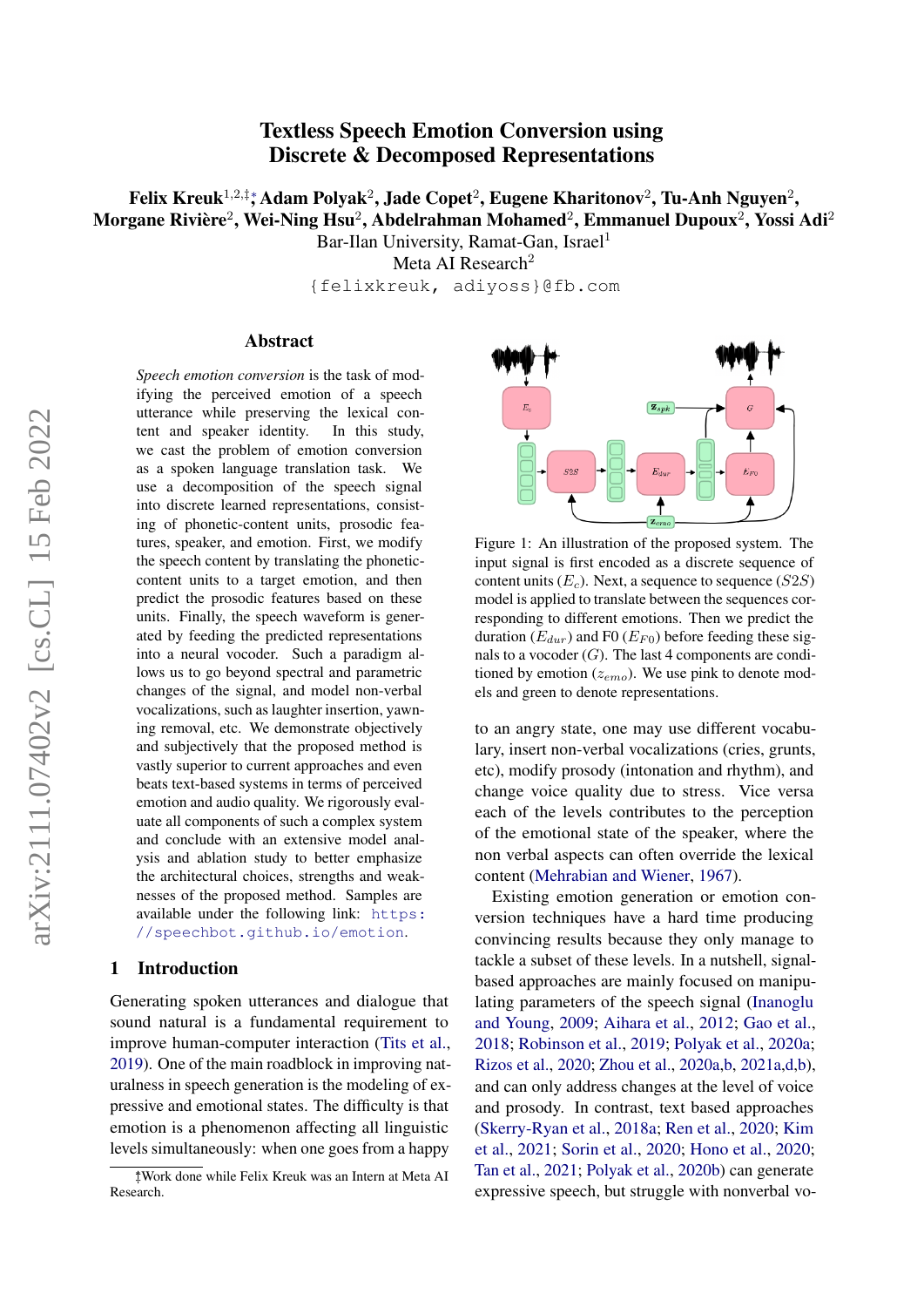calizations because they are typically not annotated in speech corpora.

In this work we focus on the task of speech emotion conversion under the parallel dataset setting, modifying the perceived emotion of a speech utterance while preserving the speaker identity and the lexical content [\(Zhou et al.,](#page-11-7) [2021c\)](#page-11-7).

The proposed pipeline is comprised of four main blocks: speech tokenizer, content translation model, prosody prediction model, and a neural vocoder. We start by extracting discrete representation of the speech signal. We translate the these representation to a target emotion while preserving the lexical content (e.g., removing laughter content, inserting yawning content). Then, we predict prosodic features based on the translated representations. A neural vocoder synthesizes the speech waveform from the translated phonetic-content, predicted prosody, speaker label and target emotion label.

Our contribution is twofold: We propose a novel textless approach by casting the task of speech emotion conversion as a *spoken language translation* problem. We demonstrate how such a paradigm can be used to model expressive non-verbal communication cues as well as generating high-quality speech samples. Finally, we demonstrate for the first time the coverage of all levels of expressive speech modeling simultaneously.

Our results show that the proposed method is vastly superior to emotion conversion techniques based on signal only, and also beats text-based approaches in terms of generation quality and perceived emotion. We conduct an extensive evaluation of the modules composing our system, and conclude with an ablation study to better understand the effect of each component of the decomposition on the overall generated speech.

## 2 Related work

Speech emotion conversion. There is an increasing number of studies for speech emotion conversion recently [\(Zhou et al.,](#page-11-7) [2021c\)](#page-11-7). Early studies on speech emotional conversion include Gaussian Mixture Model (GMM) technique [\(Ai](#page-8-0)[hara et al.,](#page-8-0) [2012\)](#page-8-0), sparse representation technique [\(Aihara et al.,](#page-8-3) [2014\)](#page-8-3), or an incorporated framework of Hidden Markov Model (HMM), GMM and fundamental frequency segment selection method [\(Inanoglu and Young,](#page-9-1) [2009\)](#page-9-1). Recently, speech emotion conversion has seen a great leap in performance following the advances in

deep nets. This include using multi-layer perceptron [\(Luo et al.,](#page-9-3) [2016;](#page-9-3) [Lorenzo-Trueba et al.,](#page-9-4) [2018\)](#page-9-4), highway networks [\(Shankar et al.,](#page-10-7) [2019a\)](#page-10-7), deep bi-directional LSTM networks [\(Ming et al.,](#page-9-5) [2016\)](#page-9-5), and sequence-to-sequence model [\(Robin](#page-10-0)[son et al.,](#page-10-0) [2019\)](#page-10-0). When considering non-parallel data, new techniques have been proposed to learn the translation between emotional domains with CycleGAN [\(Zhou et al.,](#page-11-1) [2020a\)](#page-11-1) and StarGAN [\(Ri](#page-10-2)[zos et al.,](#page-10-2) [2020\)](#page-10-2), to disentangle the emotional elements from speech with auto-encoders [\(Cao et al.,](#page-8-4) [2020;](#page-8-4) [Zhou et al.,](#page-11-5) [2021b\)](#page-11-5), and to leverage text-tospeech [\(Kim et al.,](#page-9-6) [2020\)](#page-9-6) or Automatic Speech Recognition (ASR) [\(Liu et al.,](#page-9-7) [2020\)](#page-9-7). Studies have also revealed that the emotions can be expressed through universal principles that are shared across different individuals and cultures [\(Ekman,](#page-8-5) [1992;](#page-8-5) [Manokara et al.,](#page-9-8) [2021\)](#page-9-8). This motivates research on multispeaker [\(Shankar et al.,](#page-10-8) [2019b,](#page-10-8) [2020\)](#page-10-9), and speaker-independent emotion conversion [\(Zhou](#page-11-2) [et al.,](#page-11-2) [2020b;](#page-11-2) [Choi and Hahn,](#page-8-6) [2021\)](#page-8-6).

Unsupervised speech representation learning aims to distill features useful for downstream tasks, such as phone discrimination [\(Kharitonov et al.,](#page-9-9) [2021b;](#page-9-9) [Schneider et al.,](#page-10-10) [2019\)](#page-10-10) and semantic prediction [\(Lai et al.,](#page-9-10) [2021;](#page-9-10) [Wu et al.,](#page-11-8) [2020\)](#page-11-8), by constructing pretext tasks that can exploit large quantities of unlabeled speech. Pretext tasks in the literature can be roughly divided into two categories: reconstruction and prediction. Reconstruction is often implemented in the form of auto-encoding [\(van den](#page-11-9) [Oord et al.,](#page-11-9) [2017\)](#page-11-9), where speech is first encoded into a low-dimensional space, and then decoded back to speech. Various constraints can be imposed on the encoded space, such as temporal smoothness [\(Ebbers et al.,](#page-8-7) [2017;](#page-8-7) [Glarner et al.,](#page-8-8) [2018;](#page-8-8) [Khurana et al.,](#page-9-11) [2020\)](#page-9-11), discreteness [\(Ondel et al.,](#page-9-12) [2016;](#page-9-12) [van den Oord et al.,](#page-11-9) [2017\)](#page-11-9), presence of hierarchy [\(Hsu et al.,](#page-9-13) [2017\)](#page-9-13), and information bottlenecks for speech representation decomposition [\(Qian](#page-10-11) [et al.,](#page-10-11) [2020,](#page-10-11) [2021\)](#page-10-12). Prediction-based approaches task a model with predicting information of unseen speech based on its context. Examples of information include spectrograms [\(Wang et al.,](#page-11-10) [2020;](#page-11-10) [Chi](#page-8-9) [et al.,](#page-8-9) [2021;](#page-8-9) [Chung and Glass,](#page-8-10) [2020\)](#page-8-10), cluster indices [\(Hsu et al.,](#page-9-14) [2021\)](#page-9-14), derived signal processing features [\(Ravanelli et al.,](#page-10-13) [2020\)](#page-10-13), and binary labels of whether a candidate is the target unseen spectrogram [\(Schneider et al.,](#page-10-10) [2019;](#page-10-10) [Kharitonov et al.,](#page-9-9) [2021b;](#page-9-9) [Baevski et al.,](#page-8-11) [2020\)](#page-8-11).

Spoken Language Modeling. The closest related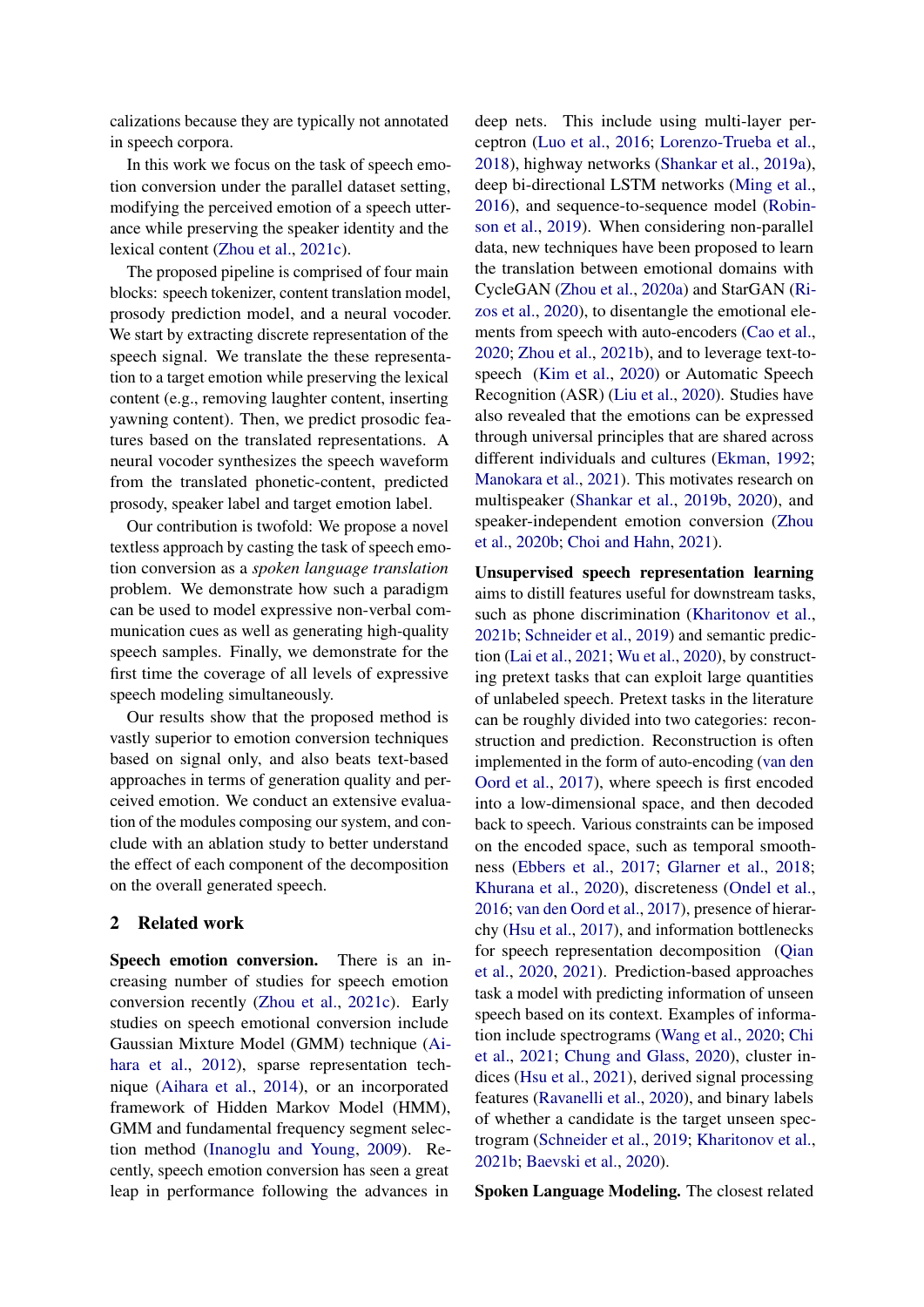work to ours concerns with modeling spoken language without textual supervision. [Lakhotia et al.](#page-9-15) [\(2021\)](#page-9-15) suggested utilizing recent success of selfsupervised speech representation learning for discovering discrete units and modeling them. Then, conditional and unconditional speech generation can be achieved by sampling unit sequences from a unit-Language-Model, and synthesizing them to speech using a units-to-Speech model [\(Lakhotia](#page-9-15) [et al.,](#page-9-15) [2021\)](#page-9-15). Moreover, the authors proposed a set of evaluation functions to assess the quality of the overall system. Next, [Polyak et al.](#page-10-14) [\(2021\)](#page-10-14) evaluated the robustness and disentanglement properties of several Speech-to-units models and demonstrated the ability to perform voice conversion, and lightweight speech codec. Lastly, [Kharitonov](#page-9-16) [et al.](#page-9-16) [\(2021a\)](#page-9-16) proposed a multi-stream transformer model to jointly process "pseudo-text" units and prosodic features (i.e., duration and F0). This was shown beneficial in improving content modeling capabilities. In this work, we leverage a similar approach and speech representation scheme but for the task of speech emotion conversation via translation models.

#### 3 Model

As emotion manifests itself in multiple aspects of spoken language, to optimally convert emotion one needs to consider all aspects in the conversion process. For example, emotion can be expressed via a prosodic features (high pitch, slow speaking rate, etc.), speaking style (yelling, whispering, etc.), and non-verbal vocalizations (laughing, yawning, crying, etc.).

We suggest to use a decomposed representation of the speech signal to synthesize speech in the target emotion. We consider four components in the decomposition: phoneticcontent, prosodic features (i.e., F0 and duration), speaker identity, and emotion-label, denoted by  $\mathbf{z}_c, (\mathbf{z}_{dur}, \mathbf{z}_{F_0}), \mathbf{z}_{spk}, \mathbf{z}_{emo}$  respectively.

Specifically, we propose the following cascaded pipeline: (i) extract  $z_c$  from the raw waveform using a Self-Supervised Learning (SSL) model; (ii) translate non-verbal vocalizations in  $z_c$  while preserving the lexical content (e.g., when converting from amused to sleepy, we remove laughter and insert yawning); (iii) predict the prosodic features of the target emotion based on the translated content; (iv) synthesize the speech from the translated content, predicted prosody, target speaker identity

and target emotion-label.

#### 3.1 Speech Input Representation

Phonetic-content representation. To represent speech phonetic-content we extract a discrete representation of the audio signal using a pre-trained SSL model, namely HuBERT. We use a SSL representation for phonetic-content in order to capture non-verbal vocalizations (unlike text where they are often not annotated). We discretize this representation for better modeling and sampling (as opposed to regressing on continuous variables). This paradigm allows us to benefit from all recent advances in Natural Language Processing (NLP).

Denote the domain of audio samples by  $\mathcal{X} \subset \mathbb{R}$ . The representation for an audio waveform is therefore a sequence of samples  $\mathbf{x} = (x^1, \dots, x^T)$ , where each  $x^i \in \mathcal{X}$  for all  $1 \leq t \leq T$ . The content encoder  $E_c$  is a HuBERT model [\(Hsu](#page-9-14) [et al.,](#page-9-14) [2021\)](#page-9-14) pre-trained on the LibriSpeech corpus [\(Panayotov et al.,](#page-10-15) [2015\)](#page-10-15). HuBERT is a selfsupervised model trained on the task of masked prediction of continuous audio signals, similarly to BERT [\(Devlin et al.,](#page-8-12) [2019\)](#page-8-12). During training, the targets are obtained via clustering of MFCCs features or learned representations from earlier iterations. The input to the content encoder  $E_c$  is an audio waveform x, and the output is a spectral representation sampled at a lower frequency  $\mathbf{z}' = (z'_c^1, \dots, z'_c^L)$  where  $L < T$ . Since HuBERT outputs continuous representations, an additional kmeans step is needed in order to quantize these representations into a discrete unit sequence denoted by  $\mathbf{z}_c = (z_c^1, \dots, z_c^L)$  where  $z_c^i \in \{1, \dots, K\}$  and  $K$  is the size of the vocabulary. For the rest of the paper, we refer to these discrete representations as "units". We extracted representations from the  $9^{th}$ layer of HuBERT model and set  $k = 200$ . Following [Lakhotia et al.](#page-9-15) [\(2021\)](#page-9-15), repeated units were omitted (e.g., 0, 0, 0, 1, 1, 2  $\rightarrow$  0, 1, 2). We denote such sequences by "deduped". We use HuBERT for the phonetic-content units as it was shown to better disentangle between speech content and both speaker and prosody compared to other SSL-based models [\(Polyak et al.,](#page-10-14) [2021\)](#page-10-14).

Speaker representation. Our goal is to convert speech emotion while keeping the speaker identity fixed. To that end, we construct a speakerrepresentation  $z_{spk}$ , and include it as an additional conditioner during the waveform synthesis phase. To learn  $z_{spk}$  we optimize the parameters of a fixed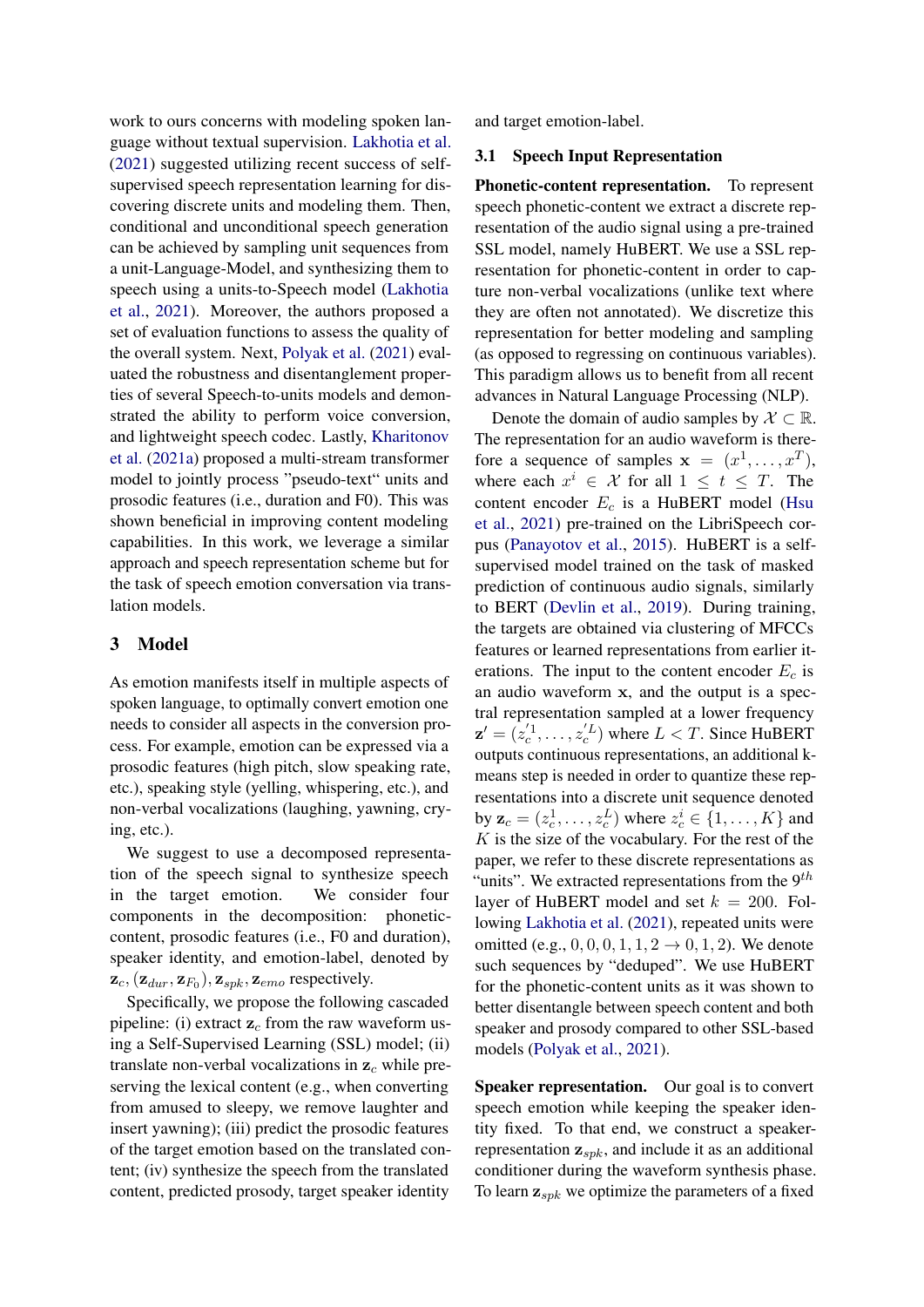size look-up-table. Although such modeling limits our ability to generalize to new and unseen speakers, it produces higher quality generations [\(Polyak](#page-10-14) [et al.,](#page-10-14) [2021\)](#page-10-14). We additionally experimented with representing  $z_{spk}$  as a *d-vector* using a method similar to [Heigold et al.](#page-8-13) [\(2016\)](#page-8-13). However, we observed that such approach keeps source emotion prosodic features, resulting in inferior disentanglement during the waveform synthesis phase.

Emotion-label representation. We represent the emotion-label using a categorical variable represented by a 1-hot vector. We observed that this component controls for timbre characteristics of the generated speech signal (e.g., roughness, smoothness, etc.) during the synthesis phase.

#### <span id="page-3-1"></span>3.2 Speech Emotion Conversion

Using the above representations we propose to synthesize the speech signal in the target emotion. We use a translation model to convert between phonetic-content units of a source emotion to phonetic-content units of the target emotion. This serves as a learnable insertion/deletion/substitution mechanism for non-verbal vocalizations, while preserving the lexical content (e.g., removing yawning while preserving the verbal content). Next, we predict the prosodic features (duration and F0) based on the translated phonetic-content units and target emotion-label, and inflate the sequence according to the predicted durations. This will later be used as a conditioning for the waveform synthesis phase.

Unit Translation. To translate the speech content units, we use a sequence-to-sequence Transformer model [\(Vaswani et al.,](#page-11-11) [2017\)](#page-11-11) denoted by  $E_{s2s}$ . The input to  $E_{s2s}$  is a sequence of phoneticcontent units representing a speech utterance in the source emotion  $\mathbf{z}_c^{src}$ . The model is trained to output a sequence of phonetic-content units  $z_c^{tgt}$  containing the same lexical content with the addition/deletion/substitution of speech cues related to emotion expression (e.g., inserting laughter units). The optimization minimizes the crossentropy (CE) loss between the predicted units  $\hat{\mathbf{z}}_c = E_{s2s}(\mathbf{z}_c^{src}, \mathbf{z}_{emo})$  and ground-truth units for each location in the sequence,

$$
L_{s2s} = \sum_{i=1}^{L} CE(E_{s2s}(\mathbf{z}_c^{src}, \mathbf{z}_{emo})_i, \mathbf{z}_c^{tgt}{}_i). \quad (1)
$$

In our experiments, we observed that directly optimizing the above model for translation captures

<span id="page-3-0"></span>

Figure 2: An illustration of the sequence-to-sequence emotion translation component  $E_{s2s}$ . Here different encoders and decoders are used for each emotions, but we also tested shared architectures in Appendix [A.2.](#page-11-12)

emotion transfer, but fails to maintain the same lexical content, producing expressive yet unintelligible speech utterances (e.g., the model adds laughter but corrupts the sentence by removing needed syllables). To mitigate this, we pre-train the translation model on the task of language denoising autoencoder similarly to BART [\(Lewis et al.,](#page-9-17) [2020\)](#page-9-17). To better support translation between all emotions we use a dedicated encoder and decoder for each emotion (see Figure [2\)](#page-3-0). We additionally evaluated a shared-encoder and shared-decoder model, in which we condition on the target emotion, as well as a model where only the encoder is shared. We evaluated all approaches, results are summarized in Table [5](#page-12-0) Appendix [A.2.](#page-11-12)

Prosody prediction. Next, using the translated phonetic-content unit sequence we predict the prosodic features corresponding to the target emotion. We consider the prosodic representation as a tuple of content unit durations and F0.

<span id="page-3-2"></span>We start by describing the duration prediction process. Due to working on deduped sequences, we first need to predict the duration of each phoneticcontent unit. We follow a similar approach to the one proposed in [\(Ren et al.,](#page-10-4) [2020\)](#page-10-4) and use a Convolutional Neural Network (CNN) to learn the mapping between content units to durations. We denote this model by  $E_{dur}$ . During training of  $E_{dur}$ , we input the deduped phonetic-content units  $z_c$  and use the ground-truth phonetic-content unit durations as supervision. We minimize the Mean Squared Error (MSE) between the network's output and the target durations. We also evaluated n-gram-based duration prediction models. The ngram models were trained by counting the mean frequency  $\mu$  and the standard deviation  $\sigma$  of each n-gram in the training set. During inference, we predict the duration of each n-gram by sampling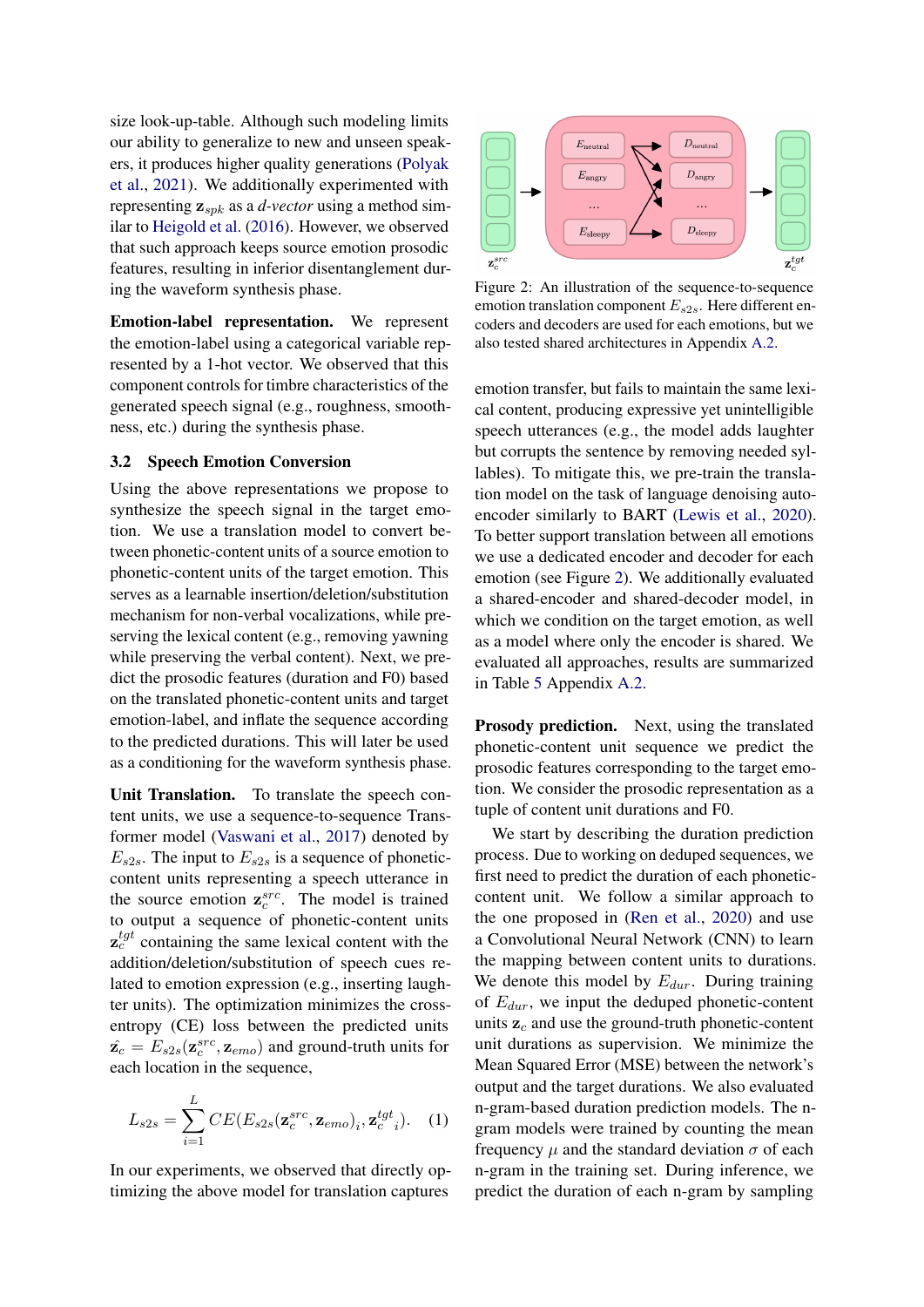from  $\mathcal{N}(\mu, \sigma)$ . For unseen n-grams we back-off to a smaller n-gram model.

We now turn to describe the F0 prediction process. We use a F0 estimation model to predict the pitch from a sequence of phonetic-content units  $z_c$ . Our model, denoted by  $E_{F0}$ , is a CNN, followed by a linear layer projecting the output to  $\mathbb{R}^d$ . The final activation layer is set to be a sigmoid such that the network outputs a vector in  $[0, 1]^d$ . We extract the F0 using the YAAPT [\(Kasi and Zahorian,](#page-9-18) [2002\)](#page-9-18) algorithm to serve as targets during training. Next, we normalize the F0 values using the mean and standard deviation per speaker. We follow a similar approach to [Kim et al.](#page-9-19) [\(2018\)](#page-9-19) and discretize the range of  $F0$  values into  $d$  bins represented by one-hot encodings. Next, we apply Gaussian-blur on these encodings to get the final supervision targets denoted by  $\mathbf{z}_{F0} = (z_{F0}^1, \dots, z_{F0}^T)$  $F_{F0}^{T'}$ ) where each  $z_{F0}^i \in [0, 1]^d$ , and  $d = 50$ . Formally, we minimize the binary-cross-entropy (BCE) for each coordinate of the target and the network output,

$$
L_{F0} = \sum_{i=1}^{d} BCE(E_{F0}(\mathbf{z}_c, \mathbf{z}_{emo}^{tgt})_i, \mathbf{z}_{F0}^i).
$$
 (2)

During inference multiple frequency bins can be activated to a different extent, similarly to [Kim et al.](#page-9-19) [\(2018\)](#page-9-19) we output the F0 value corresponding to the weighted-average of the activated bins. This modeling allows for a better output range when converting bins back to F0 values, as opposed to a single representative F0 value per bin. For F0-to-bin conversion, we use an adaptive binning strategy such that the probability mass of each bin is the same, similarly to [Kharitonov et al.](#page-9-16) [\(2021a\)](#page-9-16). For completeness, we explored uniform binning, results are summarized in Table [2.](#page-6-0) Additional log-F0 estimation results are presented in Table [6](#page-12-1) Appendix [A.2.](#page-11-12)

Notice, the mapping between discrete unit sequences and prosodic feature (F0 and durations) is one-to-many, as it depends on the target emotion. Hence, we additionally condition both  $E_{dur}$  and  $E_{F0}$  on the target emotion denoted by  $z_{emo}^{tgt}$ . Both model were trained independently.

Speech Synthesis. We follow [Polyak et al.](#page-10-14) [\(2021\)](#page-10-14), and use a variation of the HiFi-GAN neural vocoder [\(Kong et al.,](#page-9-20) [2020\)](#page-9-20). The architecture of HiFi-GAN consists of a generator G and a set of discriminators D. We adapt the generator component to take as input a sequence of predicted phonetic-content units inflated using the predicted

durations, predicted F0, target speaker-embedding, and a target emotion-label. The above features are concatenated along the temporal axis and fed into a sequence of convolutional layers that output a 1-dimensional signal. The sample rates of unit sequence and F0 are matched by means of linear interpolation, while the speaker-embedding and emotion-label are replicated.

The discriminators are comprised of two sets: Multi-Scale Discriminators (MSD) and Multi-Period Discriminators (MPD). The first type operates on different sizes of a sliding window over the signal (2, 4), while the latter samples the signal at different rates (2,3,5,7,11). Overall, each discriminator  $D_i$  is trained by minimizing the following loss function,

$$
L_{adv}(D_i, G) = \sum_{\mathbf{x}} ||1 - D_i(\hat{\mathbf{x}})||_2^2
$$
(3)  

$$
L_D(D_i, G) = \sum_{\mathbf{x}} ||1 - D_i(\mathbf{x})||_2^2 + ||D_i(\hat{\mathbf{x}})||_2^2
$$

where  $\hat{\mathbf{x}} = G(\hat{\mathbf{z}_c}, E_{F0}(\hat{\mathbf{z}_c}, \mathbf{z}_{emo}), \mathbf{z}_{spk}, \mathbf{z}_{emo})$  is the time-domain signal reconstructed from the decomposed representation. There are two additional loss terms used for optimizing G. The first is a Mean-Absolute-Error (MAE) reconstruction loss  $\sum_{\mathbf{x}} ||\phi(\mathbf{x}) - \phi(\hat{\mathbf{x}})||_1$ . where  $\phi$  is the spectral opin the log-mel frequency domain  $L_{recon}(G)$  = erator computing the Mel-spectrogram. The second loss term is a feature matching loss, which penalizes for large discrepancies in the intermediate discriminator representations,  $L_{fm}(D_i, G) =$  $\sum_{\mathbf{x}} \sum_{j=1}^{R} ||\xi_j(\mathbf{x}) - \xi_j(\hat{\mathbf{x}})||_1$  where  $\xi_j$  is the operator that extracts the intermediate representation of the jth layer of discriminator  $D_i$  with R layers. The overall objective for optimizing the system is:

$$
L_G(D, G) = \left[ \sum_{i=1}^J L_{adv}(D_i, G) + \lambda_{fm} L_{fm}(D_i, G) \right]
$$

$$
+ \lambda_r L_{recon}(G),
$$

$$
L_D(D, G) = \sum_{i=1}^J L_D(D_i, G), \qquad (4)
$$

where  $\lambda_{fm} = 2$  and  $\lambda_r = 45$ .

## 4 Experimental Setup

We use the Emotional Voices Database (EmoV) for training and evaluating our model. EmoV consists of 7000 speech utterances based on transcripts from the CMU Arctic Database [\(Kominek and Black,](#page-9-21)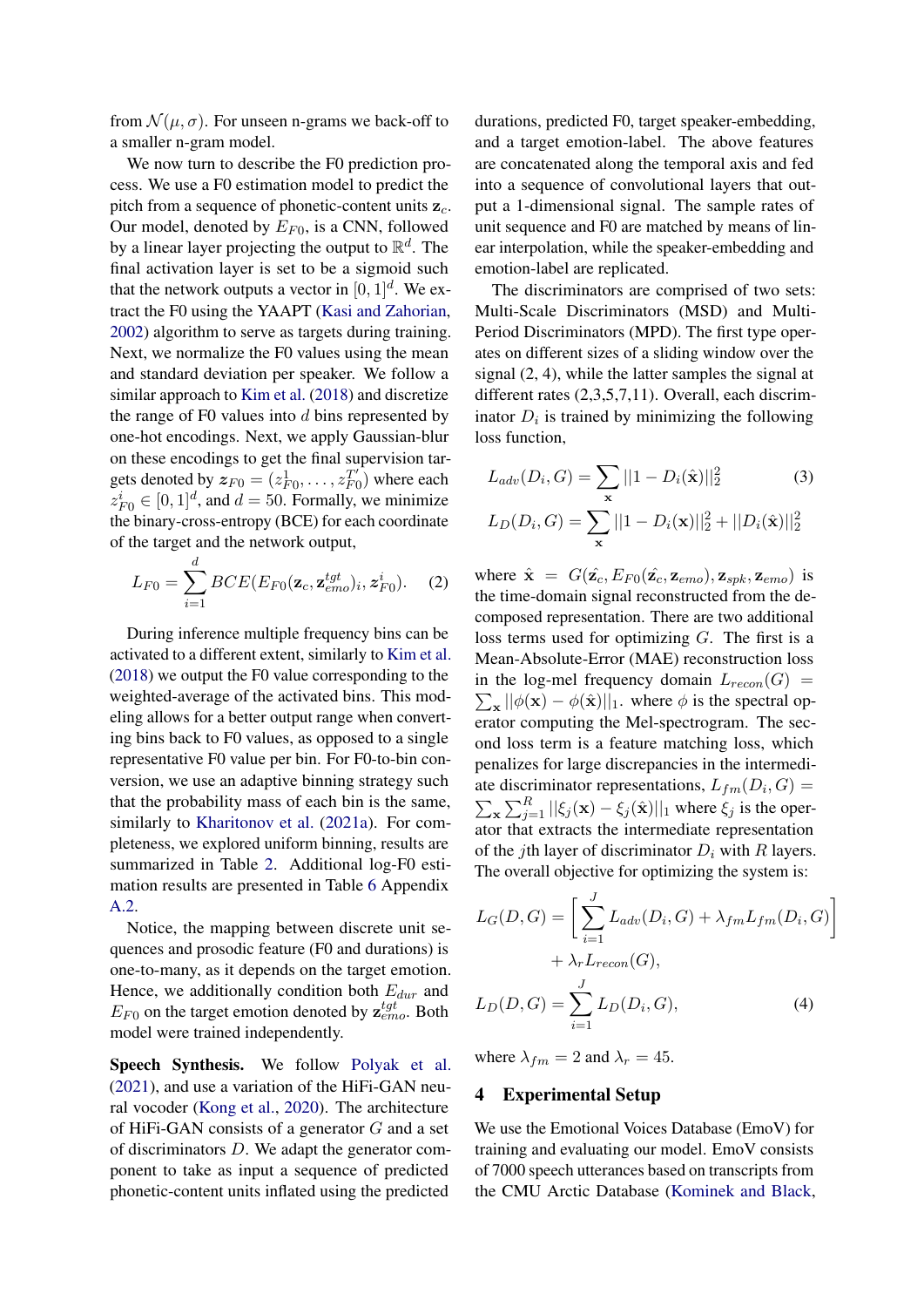[2004\)](#page-9-21). Each transcript was recorded in multiple acted emotions (neutral, amused, angry, sleepy, disgusted) by multiple native speakers (two males speakers and two females speakers).

This allows us to create a dataset of utterance pairs for the task of translation. Specifically, we create pairs of utterances that are based on the same transcript but are recorded with different acted emotions. Due to the small size of this dataset (∼9 hours), we further augment it by creating additional parallel pairs from different speakers. Overall, the size of the entire dataset is 78,324 pairs. We split the data to train/validation/test sets with a ratio of 90/5/5 such that there is no overlap of utterances between the sets. In our experiments, splitting randomly (e.g., overlapping transcripts) led to a memorization of the utterances and failed to generalize to unseen data. A full description of architecture hyperparameters and pre-training details can be found in the Appendix [A.1.](#page-11-13)

### <span id="page-5-2"></span>4.1 Baselines

We compare the proposed method to a textless speech emotion conversion method, VAW-GAN [\(Zhou et al.,](#page-11-2) [2020b\)](#page-11-2), as well as a State-of-The-Art (SOTA) text-based emotional voice conversion model, Seq2seq-EVC [\(Zhou et al.,](#page-11-3) [2021a\)](#page-11-3). We also evaluate an expressive Text-to-Speech (TTS) system based on Tacotron2 [\(Shen et al.,](#page-10-16) [2018\)](#page-10-16). <sup>[1](#page-5-0)</sup>

For the text-based approach we use the Tacotron2 and Seq2seq-EVC models. The input to Tacotron2 is the ground-truth text representing the speech content. We modify the Tacotron2 architecture by adding a Global-Style-Token [\(Skerry-](#page-10-17)[Ryan et al.,](#page-10-17) [2018b\)](#page-10-17) to control for the target emotion. The inputs to Seq2seq-EVC are the groundtruth phonemes coupled with the source speech utterance. The output of both systems is the Melspectrogram of the speech utterance in the target emotion. To reconstruct the time-domain signal we use the HiFi-GAN vocoder.

All baselines were trained and evaluated on the EmoV dataset. Seq2seq-EVC and Tacotron2 were first pre-trained on VCTK [\(Yamagishi et al.,](#page-11-14) [2019\)](#page-11-14).

#### 4.2 Evaluation

Subjective Evaluation. Recall, our goal is to perform speech emotion conversion. To that end, we propose a new subjective metric called Emotion-Mean-Opinion-Classification (eMOC). In an

<span id="page-5-3"></span>

| $#$ units | layer no. | pre-trained | <b>WER</b> | <b>PER</b> |
|-----------|-----------|-------------|------------|------------|
| 100       | 6         | х           | 88.85      | 72.17      |
| 100       | 6         |             | 36.01      | 29.67      |
| 100       | 9         | X           | 83.72      | 66.63      |
| 100       | 9         |             | 31.69      | 27.90      |
| 200       | 6         | X           | 91.06      | 77.14      |
| 200       | 6         |             | 31.97      | 27.49      |
| 200       | 9         | X           | 84.92      | 71.45      |
| 200       | 9         |             | 23.92      | 25.95      |

Table 1: Evaluation of different token extraction configurations and the effect of pre-training the translation model. # units denotes the vocabulary size, layer no. denotes the layer index used in HuBERT.

eMOC study, a human rater is presented with a speech utterance and a set of emotion categories. The rater is instructed to select the emotion that best fits the speech utterance. The eMOC score is the percentage of raters that selected the target emotion given a speech recording. The final score is averaged over all raters and utterances in the study. Additionally, we measure the perceived audio-quality using the Mean-Opinion-Score (MOS). For Amused, Angry, Disgusted and Sleepy we used samples converted from Neutral. The CrowdMOS package [\(Ribeiro et al.,](#page-10-18) [2011\)](#page-10-18) was used in all subjective experiments with the recommended recipes for outliers removal. Participants were recruited using a crowd-sourcing platform.

ASR Based. Our goal is to perform speech emotion conversion while preserving the lexical content of the speech signal. However, to compare different translation models with different vocabularies, one cannot simply use metrics such as BLEU, hence, we report Word Error Rate (WER) and Phoneme Error Rate (PER) metrics extracted using a pre-trained SOTA ASR system<sup>[2](#page-5-1)</sup>. As ASR models suffer from performance degradation when evaluated on expressive speech, WER and PER metrics are reported on emotions converted to neutral: {amused, angry, sleepy, disgusted}-neutral.

#### 5 Results

We first tune independently the different components of our system using objective metrics: the content units extraction configuration, and the prosodic modeling modules (F0 and duration estimators). Next we conduct a subjective evaluation for our best system in terms of audio-quality

<span id="page-5-0"></span>We consider text-based systems as ones using textual annotations during training.

<span id="page-5-1"></span><sup>&</sup>lt;sup>2</sup>We use a BASE wav2vec 2.0 phoneme detection model trained on LibriSpeech-960h with CTC loss from scratch.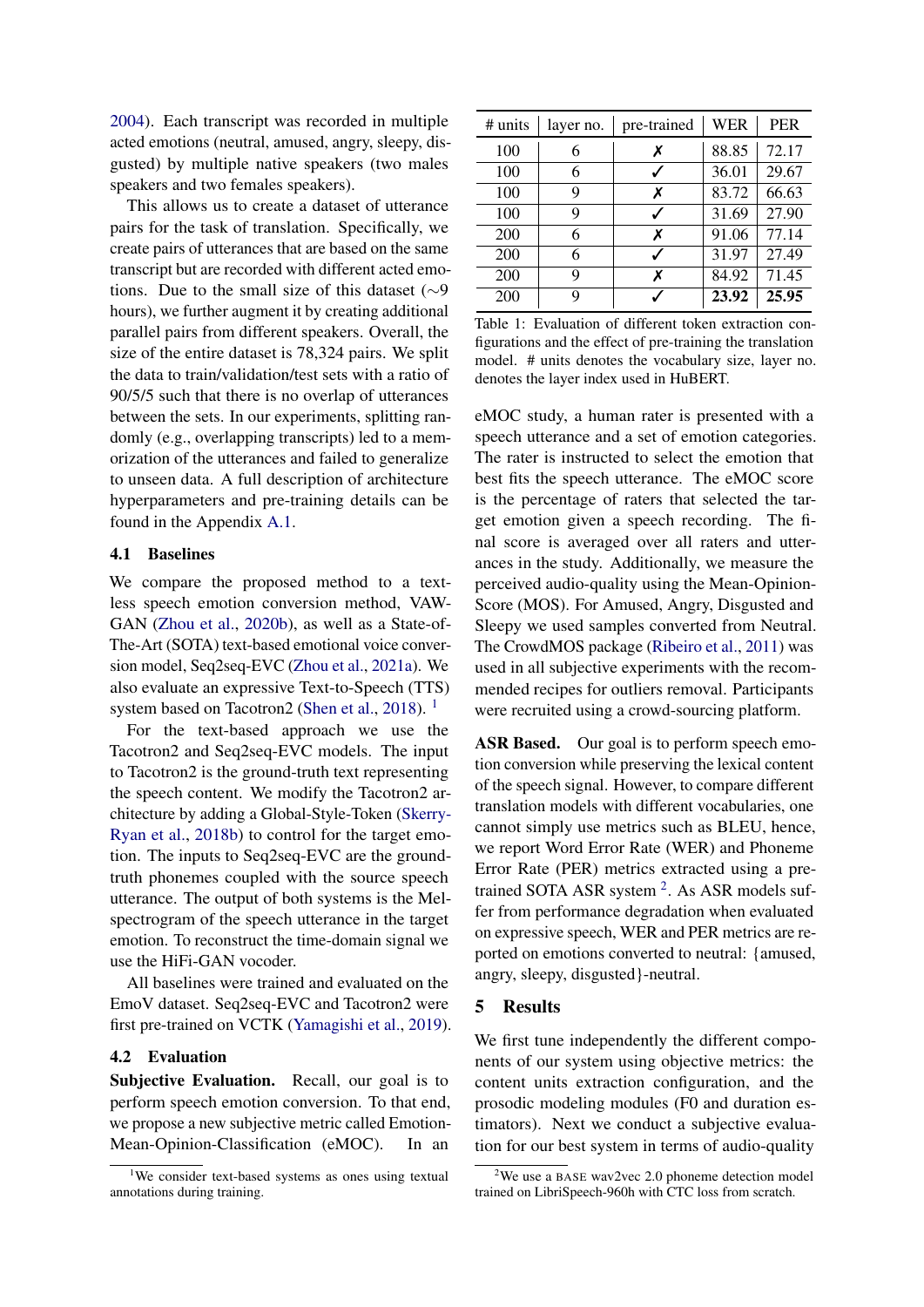<span id="page-6-3"></span>

Figure 3: Results for a subjective evaluation of our model against baselines. Sub-figure (a) reports the Mean-Opinion-Score (MOS), measuring the perceived audio-quality. We report mean scores with a Confidence Interval of 95%. Sub-figure (b) reports the Emotion-Mean-Opinion-Classification (eMOC) score, measuring the perceived emotion. We report mean scores for each emotion (chance level: 25%).

<span id="page-6-0"></span>

| Ouantization | Norm.    | Prediction | <b>MAE</b> |
|--------------|----------|------------|------------|
| uniform      | Х        | argmax     | 83.51      |
| uniform      | х        | w-avg      | 44.92      |
| uniform      | mean     | argmax     | 53.74      |
| uniform      | mean     | w-avg      | 35.63      |
| uniform      | mean-std | argmax     | 63.01      |
| uniform      | mean-std | w-avg      | 35.69      |
| adaptive     | х        | argmax     | 129.7      |
| adaptive     | х        | w-avg      | 45.21      |
| adaptive     | mean     | argmax     | 127.8      |
| adaptive     | mean     | w-avg      | 36.06      |
| adaptive     | mean-std | argmax     | 155.7      |
| adaptive     | mean-std | w-avg      | 35.38      |

Table 2: Evaluation of different F0 estimation configurations. The MAE is reported for voiced frames only.

<span id="page-6-2"></span>

| Model      | <b>MAE</b> | Acc@0ms | Acc@20ms | Acc@40ms |
|------------|------------|---------|----------|----------|
| <b>CNN</b> | 0.77       | 51.12   | 86.24    | 94.08    |
| 1-gram     | 1.47       | 29.41   | 67.34    | 83.26    |
| 3-gram     | 1.16       | 36.78   | 76.04    | 88.32    |
| 5-gram     | 1.02       | 37.32   | 81.36    | 90.46    |

Table 3: Evaluation of four duration prediction models. CNN architecture is as described in [\(Ren et al.,](#page-10-4) [2020\)](#page-10-4).

(MOS) and perceived emotions (eMOC) and compare the proposed method against the baselines (Section [4.1\)](#page-5-2). Finally, we run an ablation study where we measure the impact of each component on the perceived emotion.

#### 5.1 Model Tuning

Unit Extraction. [Yang et al.](#page-11-15) [\(2021\)](#page-11-15) found that intermediate HuBERT representations obtained from different layers have an impact on the downstream task at hand. Specifically, when considering spoken language modeling, [Lakhotia et al.](#page-9-15) [\(2021\)](#page-9-15) used

the  $6<sup>th</sup>$  layer, while [Kharitonov et al.](#page-9-16) [\(2021a\)](#page-9-16) used layer 9. Additionally, [Lakhotia et al.](#page-9-15) [\(2021\)](#page-9-15) showed that the number of units  $(k)$  also has an impact on the overall performance of the system. To better understand the effect of these architectural configurations in our setting, we experimented with extracting HuBERT features from layers 6 and 9, using 100 and 200 clusters for the k-means postprocessing step. Additionally, we measure the impact that pre-training the translation model has on performance. As we compare models with different vocabulary sizes, we cannot use metrics such as BLEU, hence, we report WER and PER. Results are in Table [1.](#page-5-3)

For emotion conversion, we find that using the  $9<sup>th</sup>$  HuBERT layer and 200 tokens performs best. It can be seen that without pre-training all models fail to generate intelligible speech. This is due to limited number of parallel emotion training pairs. An evaluation of different model design architectures can be found on the Appendix [A.2.](#page-11-12)

Prosodic Modeling. We evaluate the F0 estimation model using the Mean Absolute Error (MAE) between ground-truth F0 and predicted F0. In this experiment, we explore a number of configurations for training such an estimator. Specifically, we evaluate different binning strategies, normalization methods and prediction rules. For binning strategies, we explore adaptive binning vs. uniform binning. Under normalization, we explore no normalization, mean normalization and mean & standard deviation normalization<sup>[3](#page-6-1)</sup>. Finally, in addition to the weighted-average prediction rule described in Sec-

<span id="page-6-1"></span><sup>&</sup>lt;sup>3</sup>The mean and standard deviation are computed using the F0 values per speaker.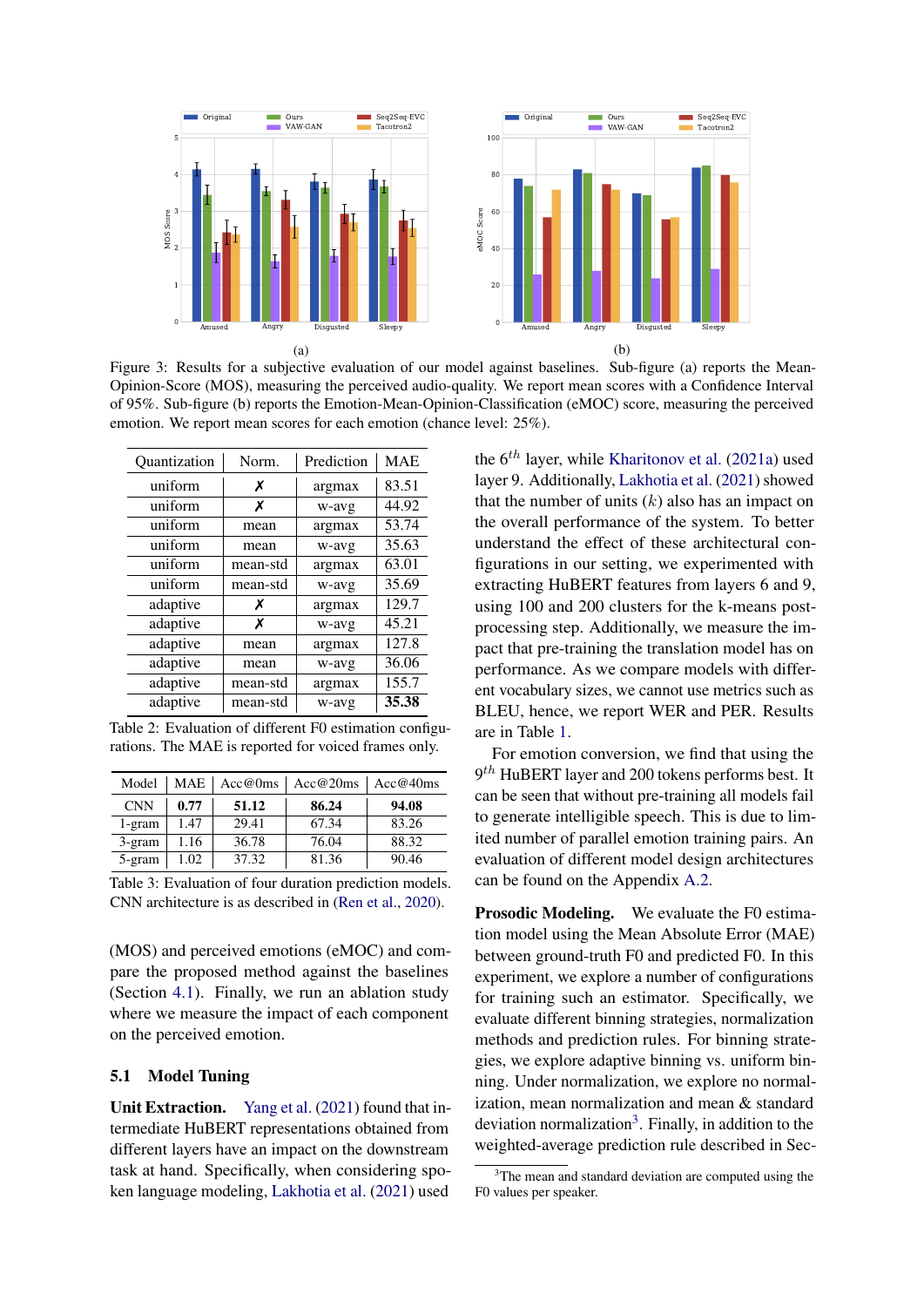tion [3.2,](#page-3-1) we also evaluate an argmax prediction rule where the highest scoring bin is predicted. Results are summarized in Table [2.](#page-6-0) Results suggest that the weighted-average prediction rule is preferable to argmax, especially when used in conjunction with adaptive binning. This can be explained by large-range bins in the adaptive case, leading to larger MAE when selecting a single bin using the argmax operator. Although adaptive quantization reaches the best performance, under specific settings uniform quantization can reach comparable results. For normalization, it is preferable to normalize, the specific normalization method has little impact on performance.

Next, we evaluate the duration prediction models using the MAE between target and predicted durations. For a more complete analysis, we also report the accuracy using thresholds of 0ms, 20ms and 40ms. We explore a CNN duration predictor similarly to [\(Ren et al.,](#page-10-4) [2020\)](#page-10-4) and three n-gram based models. The results are summarized in Table [3.](#page-6-2) As expected, the CNN outperforms n-gram models, with ∼94% accuracy when considering a tolerance level of 40ms.

#### 5.2 Subjective Evaluation

Figure [3](#page-6-3) depicts the MOS, and eMOC scores for the proposed method and the evaluated baselines. Results suggest that the proposed method surpasses the baselines in terms of both MOS and eMOC. While Tacotron2 and Seq2seq-EVC succeed in conveying the target emotion, they produce less natural expressive speech utterances, which is reflected in lower MOS. Unlike our method, both Tacotron2 and Seq2seq-EVC are text-based systems hence they attempt to learn an alignment (an attention map) between text inputs and audio targets. This task is particularly challenging as non-verbal cues (e.g., laughter, breathing) are not annotated in the text inputs. We hypothesize that this misalignment leads to less natural expressive speech production. We additionally provide eMOC confusion matrices for the proposed method, evaluated baselines, and ground truth recordings in the Appendix [A.2.](#page-11-12)

## 5.3 Ablation

Recall, we use a decomposed speech representation consisting of four feature sets. Here, we gauge the effect of each feature by gradually adding different components and evaluating their impact on the eMOC metric. Specifically, we start by evaluating the source features and replacing the emotion-

<span id="page-7-0"></span>

| Tokens             | Emotion            | F <sub>0</sub> | Duration | eMOC   |       |           |        |
|--------------------|--------------------|----------------|----------|--------|-------|-----------|--------|
|                    |                    |                |          | Amused | Angry | Disgusted | Sleepy |
| Original – Neutral |                    |                | 20.11    | 21.66  | 7.59  | 17.34     |        |
| <b>STC</b>         | src                | src            | src      | 20.24  | 18.62 | 8.37      | 17.72  |
| src                | tgt                | src            | src      | 27.66  | 25.76 | 10.83     | 25.19  |
| src                | tgt                | src            | pred     | 30.89  | 35.71 | 32.11     | 70.31  |
| <b>STC</b>         | tgt                | pred           | pred     | 79.12  | 86.11 | 69.21     | 79.12  |
| pred               | tgt                | pred           | pred     | 85.16  | 90.61 | 75.89     | 84.23  |
|                    | Original – Emotion |                |          | 86.31  | 89.92 | 76.18     | 88.01  |

Table 4: Effect of components in our system on perceived emotion. "Original – Neutral" denotes the ground-truth neutral recordings while "Original – Emotion" denotes the ground-truth emotional recording. "src", "tgt", and "pred" denote features extracted from source speech, features extracted from target speech, and features predicted by our system respectively.

token. Then, we predict the unit durations and F0 for the target emotion. Lastly, the full effect of our method is achieved by incorporating the unit translation model. For reference, we report results for the original recording, and resynthesized one (i.e., using source features only) and the target recording. Results are summarized in Table [4.](#page-7-0)

Results suggest that the proposed method is comparable to ground-truth recordings in terms of the perceived emotion. Interestingly, for the Sleepy emotion, modifying the timbre using the target emotion-token and adjusting the unit durations is enough to reach 70.31%, while the rest of the emotions require further processing. For Amused, Angry and Disgusted modifying the F0 reaches performance of 5% below the ground-truth recordings. When applying the entire pipeline results are on par with the ground-truth. This can be explained by the addition and deletion of non-verbal vocalizations by the translation model.

#### 5.4 Out-of-distribution samples

Due to the size of the EmoV dataset (7000 samples overall) the number of unique utterance is small. As a result, the model can memorize the utterances and might fail to generalize to unseen sentences. Hence, we experimented with converting out-of-domain recordings. To that end, we input our system with recordings from the LibriSpeech dataset. As LibriSpeech consists of non-expressive samples, we treat them as "neutral". We convert these samples to different emotions and evaluate the performance. For evaluation we randomly sampled 20 utterances converted to each emotion. The proposed method reaches an average eMOC score of  $82.25\% \pm 7.32$  and an average MOS score of 3.69±0.26 across all four emotions (amused, angry,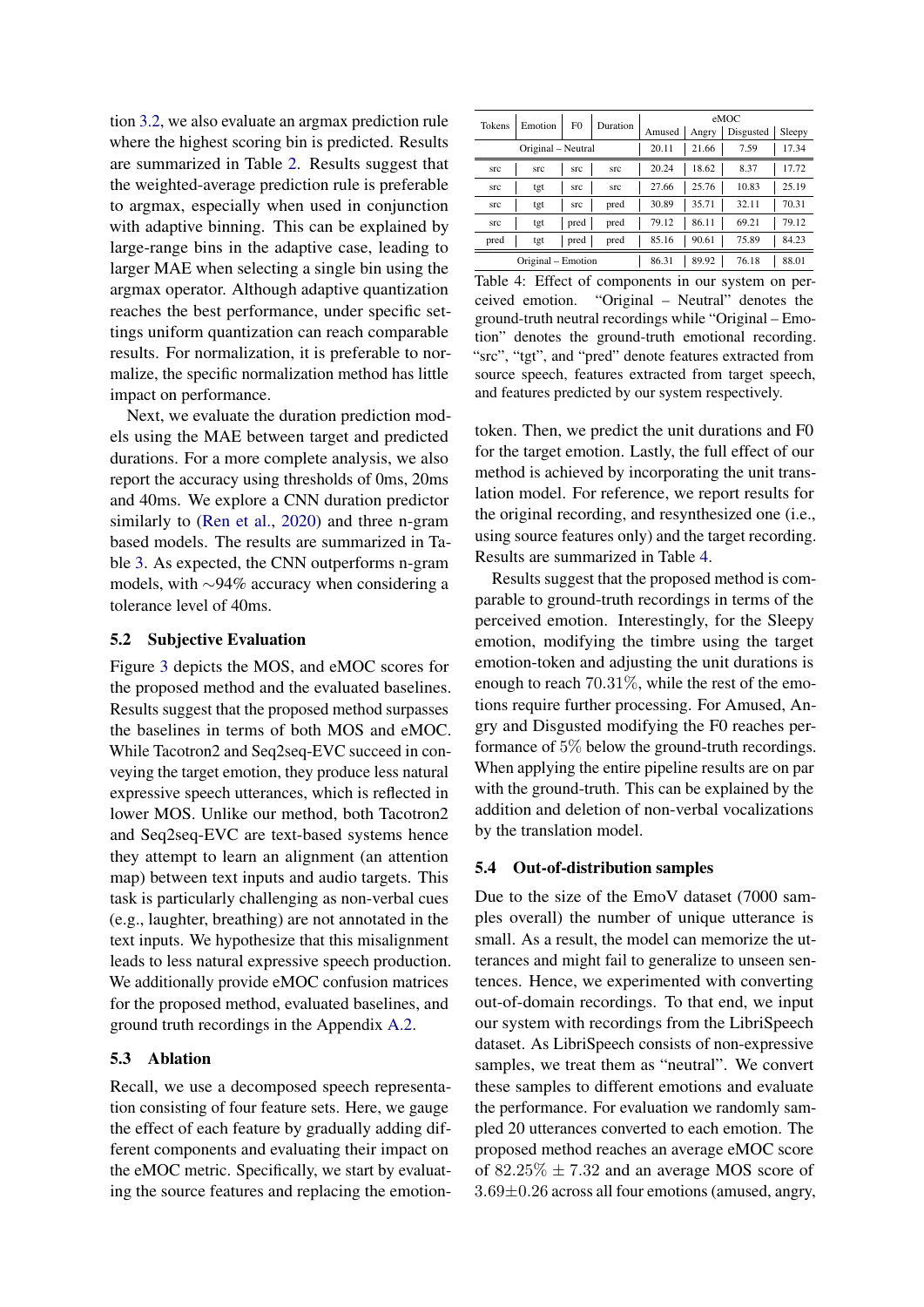disgusted, sleepy). When considering the lexical content, the WER between the ground-truth text and ASR based transcriptions of the generated audio is 27.92. These results are similar to the ones reported for the EmoV dataset.

## 6 Conclusion

We presented a novel textless method for speech emotion conversion using decomposed and discrete speech representations. Equipped with such representations we suggested casting the task of speech emotion conversion as a spoken language translation problem. We learn a mapping function to translate between discrete speech units from one emotion to the other. Results suggest the proposed method outperforms the evaluated baselines by a great margin. We demonstrated how the proposed system is able to model expressive non-verbal communication cues as well as generate high-quality expressive speech samples. We conclude with an ablation study and analysis of the different components composing our system.

This study serves as the foundation for both improving speech emotion conversion and building general textless expressive speech generation models. For future work, we would like to explore designing and evaluating an end-to-end system in which we jointly model content units together with prosodic features, as well as converting the current one to the non-parallel dataset setting.

### References

- <span id="page-8-15"></span>Adaeze Adigwe, Noé Tits, Kevin El Haddad, Sarah Ostadabbas, and Thierry Dutoit. 2018. The emotional voices database: Towards controlling the emotion dimension in voice generation systems. *arXiv preprint arXiv:1806.09514*.
- <span id="page-8-0"></span>Ryo Aihara, Ryoichi Takashima, Tetsuya Takiguchi, and Yasuo Ariki. 2012. Gmm-based emotional voice conversion using spectrum and prosody features. *American Journal of Signal Processing*, 2(5):134–138.
- <span id="page-8-3"></span>Ryo Aihara, Reina Ueda, Tetsuya Takiguchi, and Yasuo Ariki. 2014. Exemplar-based emotional voice conversion using non-negative matrix factorization. In *Signal and Information Processing Association Annual Summit and Conference (APSIPA), 2014 Asia-Pacific*, pages 1–7. IEEE.
- <span id="page-8-11"></span>Alexei Baevski, Henry Zhou, Abdelrahman Mohamed, and Michael Auli. 2020. [wav2vec 2.0: A frame](https://arxiv.org/abs/2006.11477)[work for self-supervised learning of speech repre](https://arxiv.org/abs/2006.11477)[sentations.](https://arxiv.org/abs/2006.11477) In *Proceedings of the 34th International*

*Conference on Neural Information Processing Systems*, volume 33, pages 12449–12460.

- <span id="page-8-4"></span>Yuexin Cao, Zhengchen Liu, Minchuan Chen, Jun Ma, Shaojun Wang, and Jing Xiao. 2020. Nonparallel emotional speech conversion using vae-gan. In *IN-TERSPEECH*, pages 3406–3410.
- <span id="page-8-14"></span>Aimilios Chalamandaris, Pirros Tsiakoulis, Sotiris Karabetsos, Spyros Raptis, and I LTD. 2013. The ilsp/innoetics text-to-speech system for the blizzard challenge 2013. In *Blizzard Challenge Workshop*. Citeseer.
- <span id="page-8-9"></span>Po-Han Chi, Pei-Hung Chung, Tsung-Han Wu, Chun-Cheng Hsieh, Shang-Wen Li, and Hung-yi Lee. 2021. [Audio ALBERT: A lite BERT for self](https://doi.org/10.1109/SLT48900.2021.9383575)[supervised learning of audio representation.](https://doi.org/10.1109/SLT48900.2021.9383575) In *IEEE Spoken Language Technology Workshop (SLT)*, pages 344–350.
- <span id="page-8-6"></span>Heejin Choi and Minsoo Hahn. 2021. Sequence-tosequence emotional voice conversion with strength control. *IEEE Access*, 9:42674–42687.
- <span id="page-8-10"></span>Yu-An Chung and James Glass. 2020. [Improved](https://doi.org/10.18653/v1/2020.acl-main.213) [speech representations with multi-target autoregres](https://doi.org/10.18653/v1/2020.acl-main.213)[sive predictive coding.](https://doi.org/10.18653/v1/2020.acl-main.213) In *Proceedings of the 58th Annual Meeting of the Association for Computational Linguistics*, pages 2353–2358. Association for Computational Linguistics.
- <span id="page-8-12"></span>Jacob Devlin et al. 2019. BERT: Pre-training of deep bidirectional transformers for language understanding. In *Proc. of NAACL*.
- <span id="page-8-7"></span>Janek Ebbers, Jahn Heymann, Lukas Drude, Thomas Glarner, Reinhold Haeb-Umbach, and Bhiksha Raj. 2017. [Hidden Markov Model variational autoen](https://doi.org/10.21437/Interspeech.2017-1160)[coder for acoustic unit discovery.](https://doi.org/10.21437/Interspeech.2017-1160) In *Proc. INTER-SPEECH*, pages 488–492.
- <span id="page-8-5"></span>Paul Ekman. 1992. An argument for basic emotions. *Cognition & emotion*, 6(3-4):169–200.
- <span id="page-8-1"></span>Jian Gao, Deep Chakraborty, Hamidou Tembine, and Olaitan Olaleye. 2018. Nonparallel emotional speech conversion. *arXiv preprint arXiv:1811.01174*.
- <span id="page-8-8"></span>Thomas Glarner, Patrick Hanebrink, Janek Ebbers, and Reinhold Haeb-Umbach. 2018. [Full Bayesian](https://doi.org/10.21437/Interspeech.2018-2148) [Hidden Markov Model variational autoencoder for](https://doi.org/10.21437/Interspeech.2018-2148) [acoustic unit discovery.](https://doi.org/10.21437/Interspeech.2018-2148) In *Proc. INTERSPEECH*, pages 2688–2692.
- <span id="page-8-13"></span>Georg Heigold, Ignacio Moreno, Samy Bengio, and Noam Shazeer. 2016. End-to-end text-dependent speaker verification. In *ICASSP*.
- <span id="page-8-2"></span>Yukiya Hono, Kazuna Tsuboi, Kei Sawada, Kei Hashimoto, Keiichiro Oura, Yoshihiko Nankaku, and Keiichi Tokuda. 2020. Hierarchical multigrained generative model for expressive speech synthesis. *arXiv preprint arXiv:2009.08474*.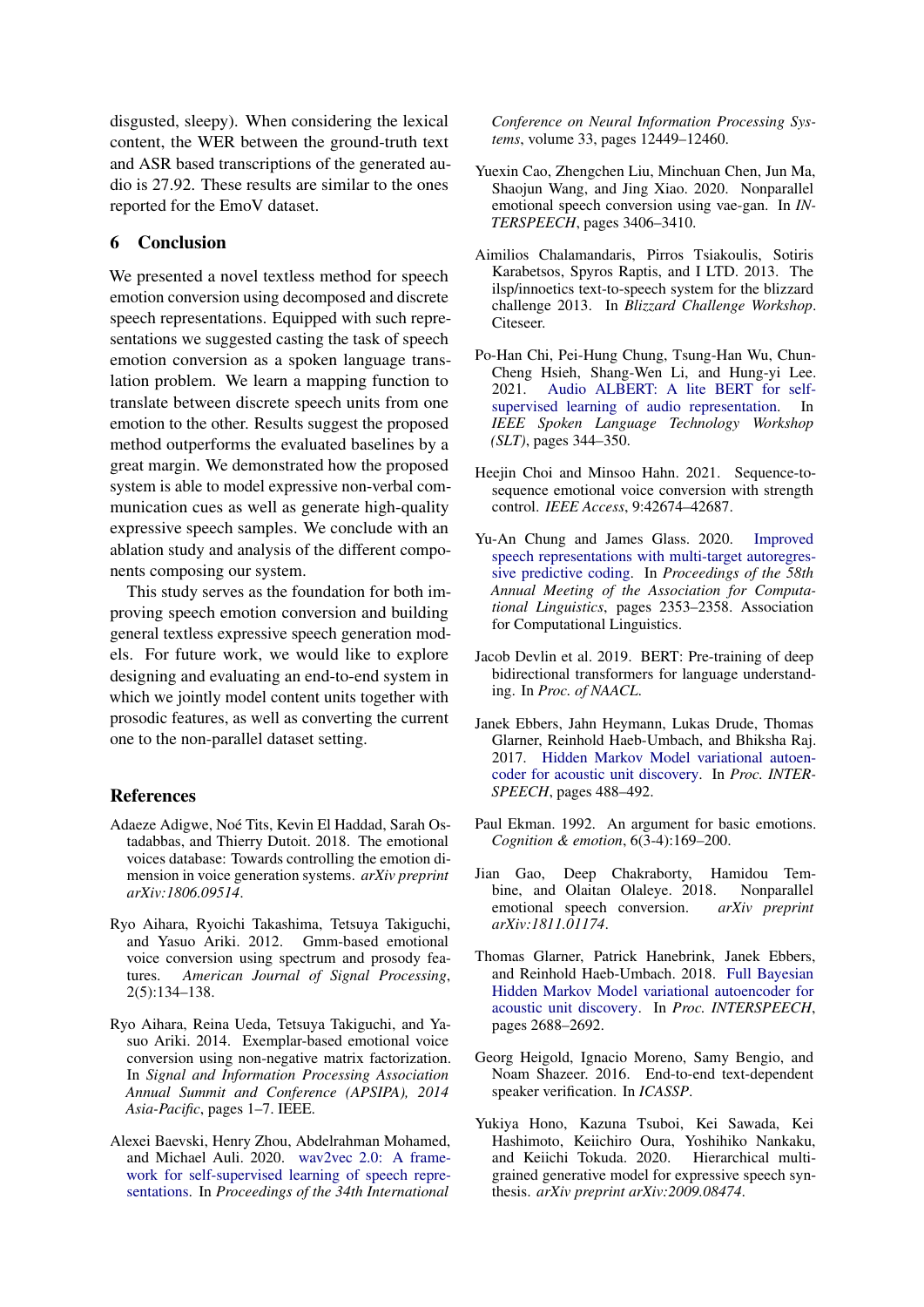- <span id="page-9-14"></span>Wei-Ning Hsu, Yao-Hung Hubert Tsai, Benjamin Bolte, Ruslan Salakhutdinov, and Abdelrahman Mohamed. 2021. [HuBERT: How much can a bad](https://doi.org/10.1109/ICASSP39728.2021.9414460) [teacher benefit ASR pre-training?](https://doi.org/10.1109/ICASSP39728.2021.9414460) In *Neural Information Processing Systems Workshop on Self-Supervised Learning for Speech and Audio Processing Workshop*, pages 6533–6537.
- <span id="page-9-13"></span>Wei-Ning Hsu, Yu Zhang, and James Glass. 2017. [Unsupervised learning of disentangled and inter](https://proceedings.neurips.cc/paper/2017/file/0a0a0c8aaa00ade50f74a3f0ca981ed7-Paper.pdf)[pretable representations from sequential data.](https://proceedings.neurips.cc/paper/2017/file/0a0a0c8aaa00ade50f74a3f0ca981ed7-Paper.pdf) In *Advances in Neural Information Processing Systems*, volume 30, pages 1878–1889. Curran Associates, Inc.
- <span id="page-9-1"></span>Zeynep Inanoglu and Steve Young. 2009. Data-driven emotion conversion in spoken english. *Speech Communication*, 51(3):268–283.
- <span id="page-9-18"></span>K. Kasi and S. A. Zahorian. 2002. Yet another algorithm for pitch tracking. *ICASSP*.
- <span id="page-9-16"></span>Eugene Kharitonov, Ann Lee, Adam Polyak, Yossi Adi, Jade Copet, Kushal Lakhotia, Tu-Anh Nguyen, Morgane Rivière, Abdelrahman Mohamed, Emmanuel Dupoux, et al. 2021a. Text-free prosody-aware generative spoken language modeling. *arXiv preprint arXiv:2109.03264*.
- <span id="page-9-9"></span>Eugene Kharitonov, Morgane Rivière, Gabriel Synnaeve, Lior Wolf, Pierre-Emmanuel Mazaré, Matthijs Douze, and Emmanuel Dupoux. 2021b. [Data augmenting contrastive learning of speech](https://doi.org/10.1109/SLT48900.2021.9383605) [representations in the time domain.](https://doi.org/10.1109/SLT48900.2021.9383605) *arXiv preprint arXiv:2007.00991*, pages 215–222.
- <span id="page-9-11"></span>Sameer Khurana, Antoine Laurent, Wei-Ning Hsu, Jan Chorowski, Adrian Lancucki, Ricard Marxer, and James Glass. 2020. [A convolutional deep Markov](https://doi.org/10.21437/Interspeech.2020-3084) [Model for unsupervised speech representation learn](https://doi.org/10.21437/Interspeech.2020-3084)[ing.](https://doi.org/10.21437/Interspeech.2020-3084) In *Proc. INTERSPEECH*, pages 3790–3794.
- <span id="page-9-19"></span>Jong Wook Kim, Justin Salamon, Peter Li, and Juan Pablo Bello. 2018. Crepe: A convolutional representation for pitch estimation. In *ICASSP*.
- <span id="page-9-2"></span>Minchan Kim, Sung Jun Cheon, Byoung Jin Choi, Jong Jin Kim, and Nam Soo Kim. 2021. Expressive text-to-speech using style tag. *arXiv preprint arXiv:2104.00436*.
- <span id="page-9-6"></span>Tae-Ho Kim, Sungjae Cho, Shinkook Choi, Sejik Park, and Soo-Young Lee. 2020. Emotional voice conversion using multitask learning with text-to-speech. In *ICASSP 2020-2020 IEEE International Conference on Acoustics, Speech and Signal Processing (ICASSP)*, pages 7774–7778. IEEE.
- <span id="page-9-21"></span>John Kominek and Alan W Black. 2004. The cmu arctic speech databases. In *Fifth ISCA workshop on speech synthesis*.
- <span id="page-9-20"></span>Jungil Kong, Jaehyeon Kim, and Jaekyoung Bae. 2020. [HiFi-GAN: Generative adversarial networks for effi](https://arxiv.org/abs/2010.05646)[cient and high fidelity speech synthesis.](https://arxiv.org/abs/2010.05646) In *Proceedings of the 34th International Conference on Neural*

*Information Processing Systems*, volume 33, pages 17022–17033.

- <span id="page-9-10"></span>Cheng-I Lai, Yung-Sung Chuang, Hung-Yi Lee, Shang-Wen Li, and James Glass. 2021. [Semi-supervised](https://doi.org/10.1109/ICASSP39728.2021.9414922) [spoken language understanding via self-supervised](https://doi.org/10.1109/ICASSP39728.2021.9414922) [speech and language model pretraining.](https://doi.org/10.1109/ICASSP39728.2021.9414922) In *IEEE International Conference on Acoustics, Speech and Signal Processing (ICASSP)*, pages 7468–7472.
- <span id="page-9-15"></span>Kushal Lakhotia, Evgeny Kharitonov, Wei-Ning Hsu, Yossi Adi, Adam Polyak, Benjamin Bolte, Tu-Anh Nguyen, Jade Copet, Alexei Baevski, Adelrahman Mohamed, et al. 2021. Generative spoken language modeling from raw audio. *arXiv preprint arXiv:2102.01192*.
- <span id="page-9-17"></span>Mike Lewis, Yinhan Liu, Naman Goyal, Marjan Ghazvininejad, Abdelrahman Mohamed, Omer Levy, Veselin Stoyanov, and Luke Zettlemoyer. 2020. [BART: Denoising sequence-to-sequence pre](https://doi.org/10.18653/v1/2020.acl-main.703)[training for natural language generation, translation,](https://doi.org/10.18653/v1/2020.acl-main.703) [and comprehension.](https://doi.org/10.18653/v1/2020.acl-main.703) In *Proceedings of the 58th Annual Meeting of the Association for Computational Linguistics*, pages 7871–7880, Online. Association for Computational Linguistics.
- <span id="page-9-7"></span>Songxiang Liu, Yuewen Cao, and Helen Meng. 2020. Multi-target emotional voice conversion with neural vocoders. *arXiv preprint arXiv:2004.03782*.
- <span id="page-9-4"></span>Jaime Lorenzo-Trueba, Gustav Eje Henter, Shinji Takaki, Junichi Yamagishi, Yosuke Morino, and Yuta Ochiai. 2018. Investigating different representations for modeling and controlling multiple emotions in dnn-based speech synthesis. *Speech Communication*, 99:135–143.
- <span id="page-9-3"></span>Zhaojie Luo, Tetsuya Takiguchi, and Yasuo Ariki. 2016. Emotional voice conversion using deep neural networks with mcc and f0 features. In *2016 IEEE/ACIS 15th International Conference on Computer and Information Science (ICIS)*, pages 1–5. IEEE.
- <span id="page-9-8"></span>Kunalan Manokara, Mirna Đurić, Agneta Fischer, and Disa Sauter. 2021. Do people agree on how positive emotions are expressed? a survey of four emotions and five modalities across 11 cultures. *Journal of Nonverbal Behavior*, pages 1–32.
- <span id="page-9-0"></span>Albert Mehrabian and Morton Wiener. 1967. Decoding of inconsistent communications. *Journal of personality and social psychology*, 6(1):109.
- <span id="page-9-5"></span>Huaiping Ming, Dong-Yan Huang, Lei Xie, Jie Wu, Minghui Dong, and Haizhou Li. 2016. Deep bidirectional lstm modeling of timbre and prosody for emotional voice conversion. In *Interspeech*, pages 2453–2457.
- <span id="page-9-12"></span>Lucas Ondel, Lukáš Burget, and Jan Černocký. 2016. [Variational inference for acoustic unit discovery.](https://reader.elsevier.com/reader/sd/pii/S1877050916300473?token=B82974706A4810554F194B3488D0F56700D7B8D858062A0AEAA90CE802222E7CDDD4ADC45DCFE7AF3E0166B85058F4AB&originRegion=eu-west-1&originCreation=20210728125431) *Procedia Computer Science*, 81:80–86.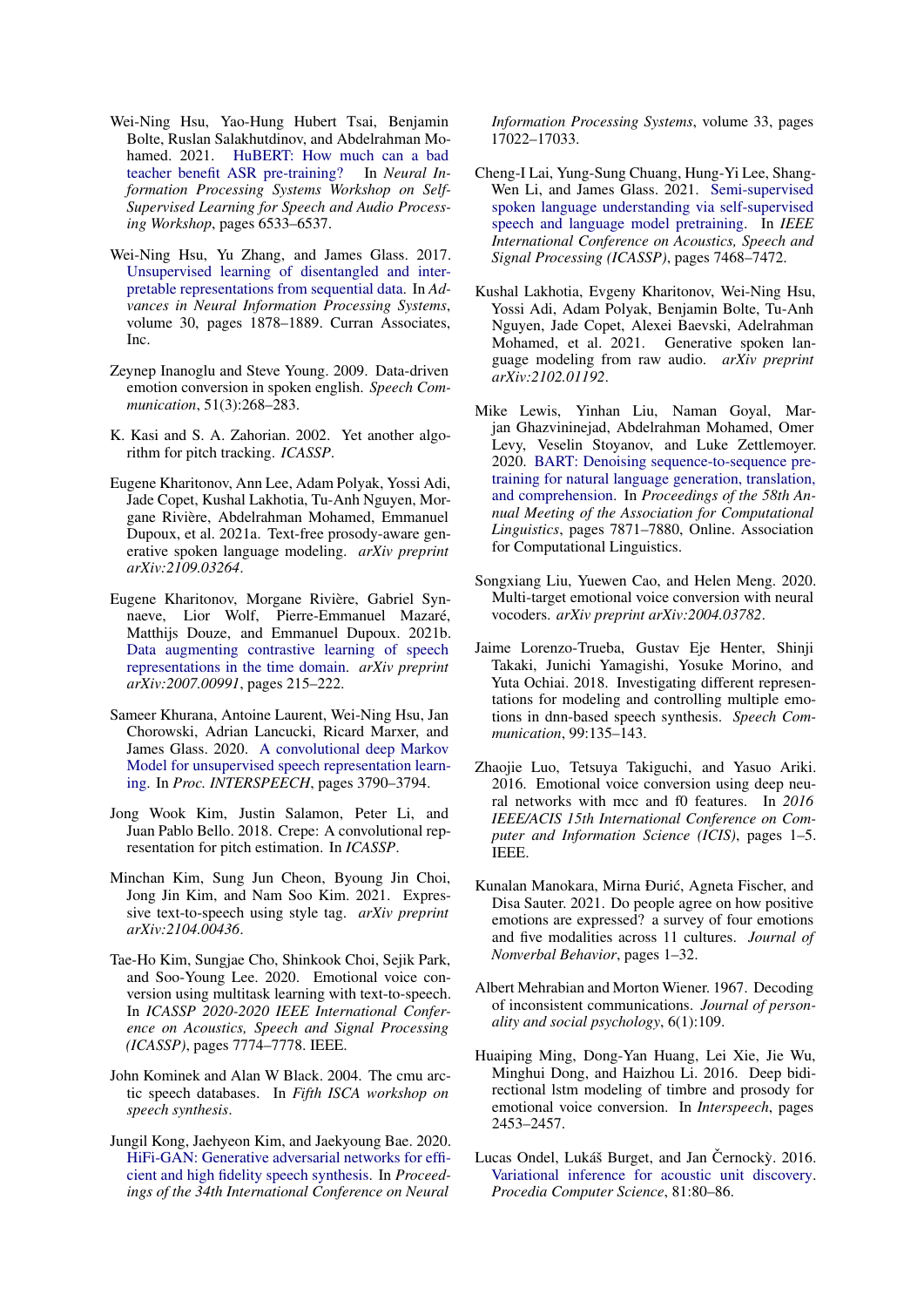- <span id="page-10-19"></span>Myle Ott, Sergey Edunov, Alexei Baevski, Angela Fan, Sam Gross, Nathan Ng, David Grangier, and Michael Auli. 2019. [Fairseq: A fast, extensible](https://aclanthology.org/N19-4009.pdf) [toolkit for sequence modeling.](https://aclanthology.org/N19-4009.pdf) In *Proceedings of NAACL-HLT*, pages 48–53.
- <span id="page-10-15"></span>Vassil Panayotov, Guoguo Chen, Daniel Povey, and Sanjeev Khudanpur. 2015. [LibriSpeech: an](https://doi.org/10.1109/ICASSP.2015.7178964) [ASR corpus based on public domain audio books.](https://doi.org/10.1109/ICASSP.2015.7178964) In *IEEE International Conference on Acoustics, Speech and Signal Processing (ICASSP)*, pages 5206–5210. IEEE.
- <span id="page-10-20"></span>Kishore Papineni et al. 2002. Bleu: a method for automatic evaluation of machine translation. In *Proc. of ACL*.
- <span id="page-10-14"></span>Adam Polyak, Yossi Adi, Jade Copet, Eugene Kharitonov, Kushal Lakhotia, Wei-Ning Hsu, Abdelrahman Mohamed, and Emmanuel Dupoux. 2021. Speech resynthesis from discrete disentangled self-supervised representations. *arXiv preprint arXiv:2104.00355*.
- <span id="page-10-1"></span>Adam Polyak, Lior Wolf, Yossi Adi, and Yaniv Taigman. 2020a. [Unsupervised cross-domain singing](https://doi.org/10.21437/Interspeech.2020-1862) [voice conversion.](https://doi.org/10.21437/Interspeech.2020-1862) In *Proc. INTERSPEECH*, pages 801–805.
- <span id="page-10-6"></span>Adam Polyak, Lior Wolf, and Yaniv Taigman. 2020b. [TTS skins: Speaker conversion via ASR.](https://doi.org/10.21437/Interspeech.2020-1416) In *Proc. INTERSPEECH*, pages 786–790.
- <span id="page-10-11"></span>Kaizhi Qian, Yang Zhang, Shiyu Chang, Mark Hasegawa-Johnson, and David Cox. 2020. Unsupervised speech decomposition via triple information bottleneck. In *International Conference on Machine Learning*, pages 7836–7846. PMLR.
- <span id="page-10-12"></span>Kaizhi Qian, Yang Zhang, Shiyu Chang, Jinjun Xiong, Chuang Gan, David Cox, and Mark Hasegawa-Johnson. 2021. Global rhythm style transfer without text transcriptions. *arXiv preprint arXiv:2106.08519*.
- <span id="page-10-13"></span>M. Ravanelli, J. Zhong, S. Pascual, P. Swietojanski, J. Monteiro, J. Trmal, and Y. Bengio. 2020. [Multi](https://doi.org/10.1109/ICASSP40776.2020.9053569)[task self-supervised learning for robust speech](https://doi.org/10.1109/ICASSP40776.2020.9053569) [recognition.](https://doi.org/10.1109/ICASSP40776.2020.9053569) In *IEEE International Conference on Acoustics, Speech and Signal Processing (ICASSP)*, pages 6989–6993.
- <span id="page-10-4"></span>Yi Ren, Chenxu Hu, Xu Tan, Tao Qin, Sheng Zhao, Zhou Zhao, and Tie-Yan Liu. 2020. Fastspeech 2: Fast and high-quality end-to-end text to speech. *arXiv preprint arXiv:2006.04558*.
- <span id="page-10-18"></span>F. Ribeiro, D. Florêncio, C. Zhang, and M. Seltzer. 2011. [CROWDMOS: An approach for crowdsourc](https://doi.org/10.1109/ICASSP.2011.5946971)[ing mean opinion score studies.](https://doi.org/10.1109/ICASSP.2011.5946971) In *IEEE International Conference on Acoustics, Speech and Signal Processing (ICASSP)*, pages 2416–2419.
- <span id="page-10-2"></span>Georgios Rizos, Alice Baird, Max Elliott, and Björn Schuller. 2020. Stargan for emotional speech conversion: Validated by data augmentation of endto-end emotion recognition. In *ICASSP 2020- 2020 IEEE International Conference on Acoustics, Speech and Signal Processing (ICASSP)*, pages 3502–3506. IEEE.
- <span id="page-10-0"></span>Carl Robinson, Nicolas Obin, and Axel Roebel. 2019. Sequence-to-sequence modelling of f0 for speech emotion conversion. In *ICASSP 2019-2019 IEEE International Conference on Acoustics, Speech and Signal Processing (ICASSP)*, pages 6830–6834. IEEE.
- <span id="page-10-10"></span>Steffen Schneider, Alexei Baevski, Ronan Collobert, and Michael Auli. 2019. [wav2vec: Unsupervised](https://doi.org/10.21437/Interspeech.2019-1873) [pre-training for speech recognition.](https://doi.org/10.21437/Interspeech.2019-1873) In *Proc. INTER-SPEECH*, pages 3465–3469.
- <span id="page-10-7"></span>Ravi Shankar, Hsi-Wei Hsieh, Nicolas Charon, and Archana Venkataraman. 2019a. Automated emotion morphing in speech based on diffeomorphic curve registration and highway networks. *Proc. Interspeech 2019*.
- <span id="page-10-9"></span>Ravi Shankar, Hsi-Wei Hsieh, Nicolas Charon, and Archana Venkataraman. 2020. Multi-speaker emotion conversion via latent variable regularization and a chained encoder-decoder-predictor network. *arXiv preprint arXiv:2007.12937*.
- <span id="page-10-8"></span>Ravi Shankar, Jacob Sager, and Archana Venkataraman. 2019b. A multi-speaker emotion morphing model using highway networks and maximum likelihood objective. In *INTERSPEECH*, pages 2848– 2852.
- <span id="page-10-16"></span>J. Shen, R. Pang, R. J. Weiss, M. Schuster, N. Jaitly, Z. Yang, Z. Chen, Y. Zhang, Y. Wang, R. Skerrv-Ryan, R. A. Saurous, Y. Agiomvrgiannakis, and Y. Wu. 2018. [Natural TTS synthesis by conditioning](https://doi.org/10.1109/ICASSP.2018.8461368) [WaveNet on MEL spectrogram predictions.](https://doi.org/10.1109/ICASSP.2018.8461368) In *IEEE International Conference on Acoustics, Speech and Signal Processing (ICASSP)*, pages 4779–4783.
- <span id="page-10-3"></span>RJ Skerry-Ryan, Eric Battenberg, Ying Xiao, Yuxuan Wang, Daisy Stanton, Joel Shor, Ron Weiss, Rob Clark, and Rif A Saurous. 2018a. Towards end-toend prosody transfer for expressive speech synthesis with tacotron. In *international conference on machine learning*, pages 4693–4702. PMLR.
- <span id="page-10-17"></span>RJ Skerry-Ryan, Eric Battenberg, Ying Xiao, Yuxuan Wang, Daisy Stanton, Joel Shor, Ron Weiss, Rob Clark, and Rif A Saurous. 2018b. Towards end-toend prosody transfer for expressive speech synthesis with tacotron. In *international conference on machine learning*, pages 4693–4702. PMLR.
- <span id="page-10-5"></span>Alexander Sorin, Slava Shechtman, and Ron Hoory. 2020. Principal style components: Expressive style control and cross-speaker transfer in neural tts. In *INTERSPEECH*, pages 3411–3415.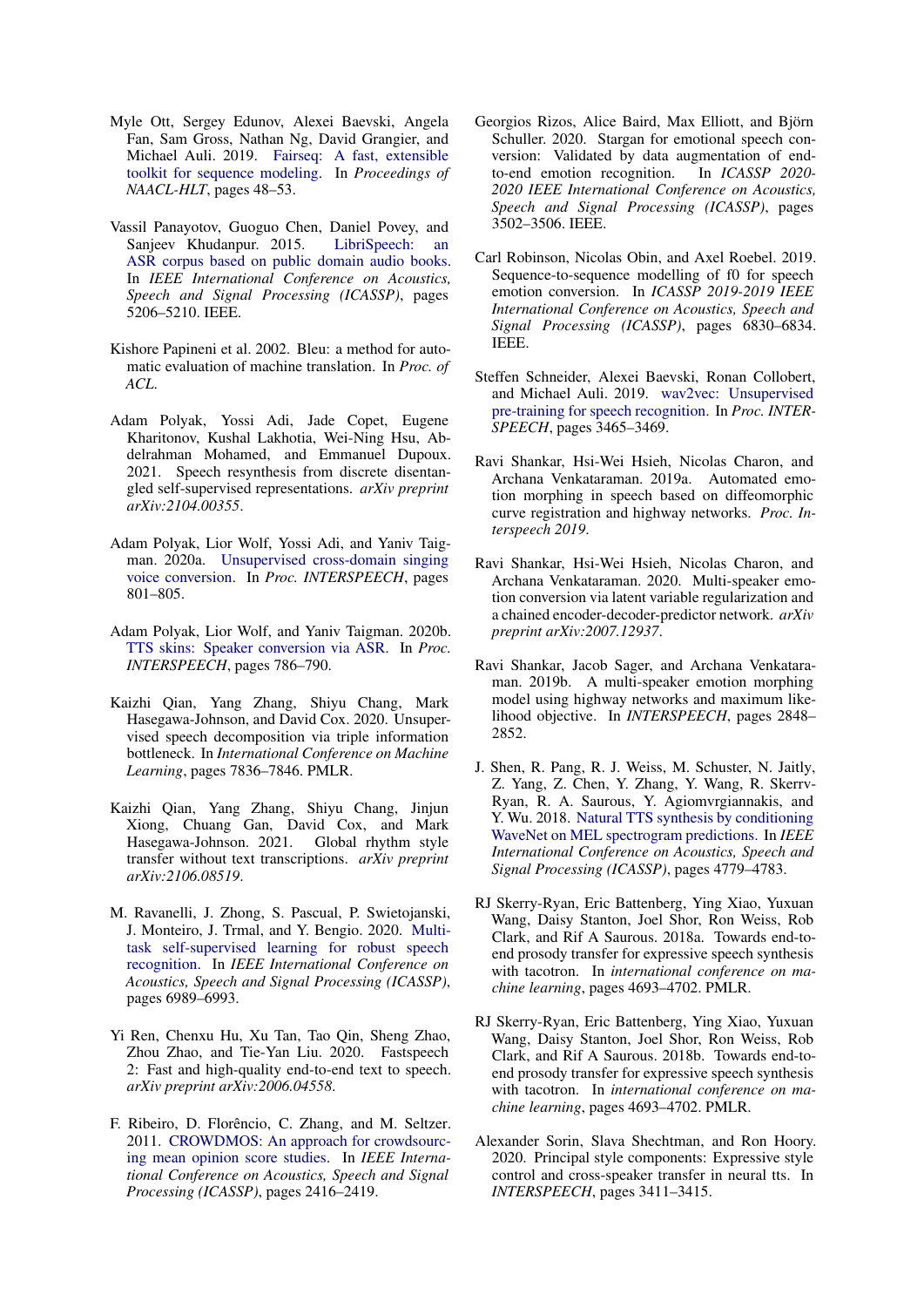- <span id="page-11-6"></span>Xu Tan, Tao Qin, Frank Soong, and Tie-Yan Liu. 2021. A survey on neural speech synthesis. *arXiv preprint arXiv:2106.15561*.
- <span id="page-11-0"></span>Noé Tits, Kevin El Haddad, and Thierry Dutoit. 2019. The theory behind controllable expressive speech synthesis: A cross-disciplinary approach. In *Human 4.0-From Biology to Cybernetic*. IntechOpen.
- <span id="page-11-9"></span>Aaron van den Oord, Oriol Vinyals, et al. 2017. [Neu](https://arxiv.org/abs/1711.00937)[ral discrete representation learning.](https://arxiv.org/abs/1711.00937) In *Advances in Neural Information Processing Systems*, pages 6306–6315.
- <span id="page-11-11"></span>Ashish Vaswani, Noam Shazeer, Niki Parmar, Jakob Uszkoreit, Llion Jones, Aidan N Gomez, Ł ukasz Kaiser, and Illia Polosukhin. 2017. [Attention is all](https://proceedings.neurips.cc/paper/2017/file/3f5ee243547dee91fbd053c1c4a845aa-Paper.pdf) [you need.](https://proceedings.neurips.cc/paper/2017/file/3f5ee243547dee91fbd053c1c4a845aa-Paper.pdf) In *Advances in Neural Information Processing Systems*, volume 30, pages 5998–6008. Curran Associates, Inc.
- <span id="page-11-10"></span>W. Wang, Q. Tang, and K. Livescu. 2020. [Unsuper](https://doi.org/10.1109/ICASSP40776.2020.9053541)[vised pre-training of bidirectional speech encoders](https://doi.org/10.1109/ICASSP40776.2020.9053541) [via masked reconstruction.](https://doi.org/10.1109/ICASSP40776.2020.9053541) In *IEEE International Conference on Acoustics, Speech and Signal Processing (ICASSP)*, pages 6889–6893.
- <span id="page-11-8"></span>Anne Wu, Changhan Wang, Juan Pino, and Jiatao Gu. 2020. [Self-supervised representations improve end](https://doi.org/10.21437/Interspeech.2020-3094)[to-end speech translation.](https://doi.org/10.21437/Interspeech.2020-3094) In *Proc. INTERSPEECH*, pages 1491–1495.
- <span id="page-11-14"></span>Junichi Yamagishi, Christophe Veaux, Kirsten Mac-Donald, et al. 2019. Cstr vctk corpus: English multispeaker corpus for cstr voice cloning toolkit (version 0.92).
- <span id="page-11-15"></span>Shu-wen Yang et al. 2021. Superb: Speech processing universal performance benchmark. *arXiv preprint arXiv:2105.01051*.
- <span id="page-11-1"></span>Kun Zhou, Berrak Sisman, and Haizhou Li. 2020a. Transforming spectrum and prosody for emotional voice conversion with non-parallel training data. *arXiv preprint arXiv:2002.00198*.
- <span id="page-11-3"></span>Kun Zhou, Berrak Sisman, and Haizhou Li. 2021a. Limited data emotional voice conversion leveraging text-to-speech: Two-stage sequence-to-sequence training. *arXiv preprint arXiv:2103.16809*.
- <span id="page-11-5"></span>Kun Zhou, Berrak Sisman, and Haizhou Li. 2021b. Vaw-gan for disentanglement and recomposition of emotional elements in speech. In *2021 IEEE Spoken Language Technology Workshop (SLT)*, pages 415– 422. IEEE.
- <span id="page-11-7"></span>Kun Zhou, Berrak Sisman, Rui Liu, and Haizhou Li. 2021c. Emotional voice conversion: Theory, databases and esd. *arXiv preprint arXiv:2105.14762*.
- <span id="page-11-4"></span>Kun Zhou, Berrak Sisman, Rui Liu, and Haizhou Li. 2021d. Seen and unseen emotional style transfer for voice conversion with a new emotional speech dataset. In *ICASSP 2021-2021 IEEE International*

*Conference on Acoustics, Speech and Signal Processing (ICASSP)*, pages 920–924. IEEE.

<span id="page-11-2"></span>Kun Zhou, Berrak Sisman, Mingyang Zhang, and Haizhou Li. 2020b. Converting anyone's emotion: Towards speaker-independent emotional voice conversion. *arXiv preprint arXiv:2005.07025*.

## A Appendix

#### <span id="page-11-13"></span>A.1 Implementation Details

We use the sequence-to-sequence Transformer model as implemented in fairseq [\(Ott et al.,](#page-10-19) [2019\)](#page-10-19). The model contains 3 layers for both encoder and decoder modules, 4 attention heads, embedding size of 512, FFN size of 512, and dropout probability of 0.1.

For pre-training, we use a mix of LibriSpeech, Blizzard2013 [\(Chalamandaris et al.,](#page-8-14) [2013\)](#page-8-14) and EmoV [\(Adigwe et al.,](#page-8-15) [2018\)](#page-8-15), and stop after 3M update steps. We use the following input augmentations: *Infilling* using  $\lambda = 3.5$  for the Poisson distribution, *Token masking* with probability of 0.3, *Random masking* with probability of 0.1, and *Sentence permutation*. Finally, we fine-tune this model on the task of translation using paired utterances of different emotions from EmoV and early-stop using the loss from Equation [1.](#page-3-2)

Our F0 prediction model  $E_{F0}$  consists of six 1-D convolutional layers, where the number of kernels per layer is 256 and the respective kernel size is 5. For non-linearity we used the ReLU activation function followed by layer-norm and dropout  $(p =$ 0.1).

Our duration prediction model  $E_{dur}$  consists of two convolutional layers, where the number of kernels per layer is 256 and the respective kernel size is 3. For non-linearity we used the ReLU activation function followed by layer-norm and dropout  $(p = 0.5)$ .

Computational Resources. All experiments done in this study are conducted using 8 NVIDIA V100 GPUs with 32GB memory each.

#### <span id="page-11-12"></span>A.2 Additional Results

Model Architecture We evaluated three weightsharing schemes for this model: (i) all emotions use the same encoder and decoder components of the Transformer architecture. In this case, we condition the model on the target emotion. This can be done by prepending a special target emotion token at the beginning of the decoding procedure. We denote this approach by "share-all". (ii) All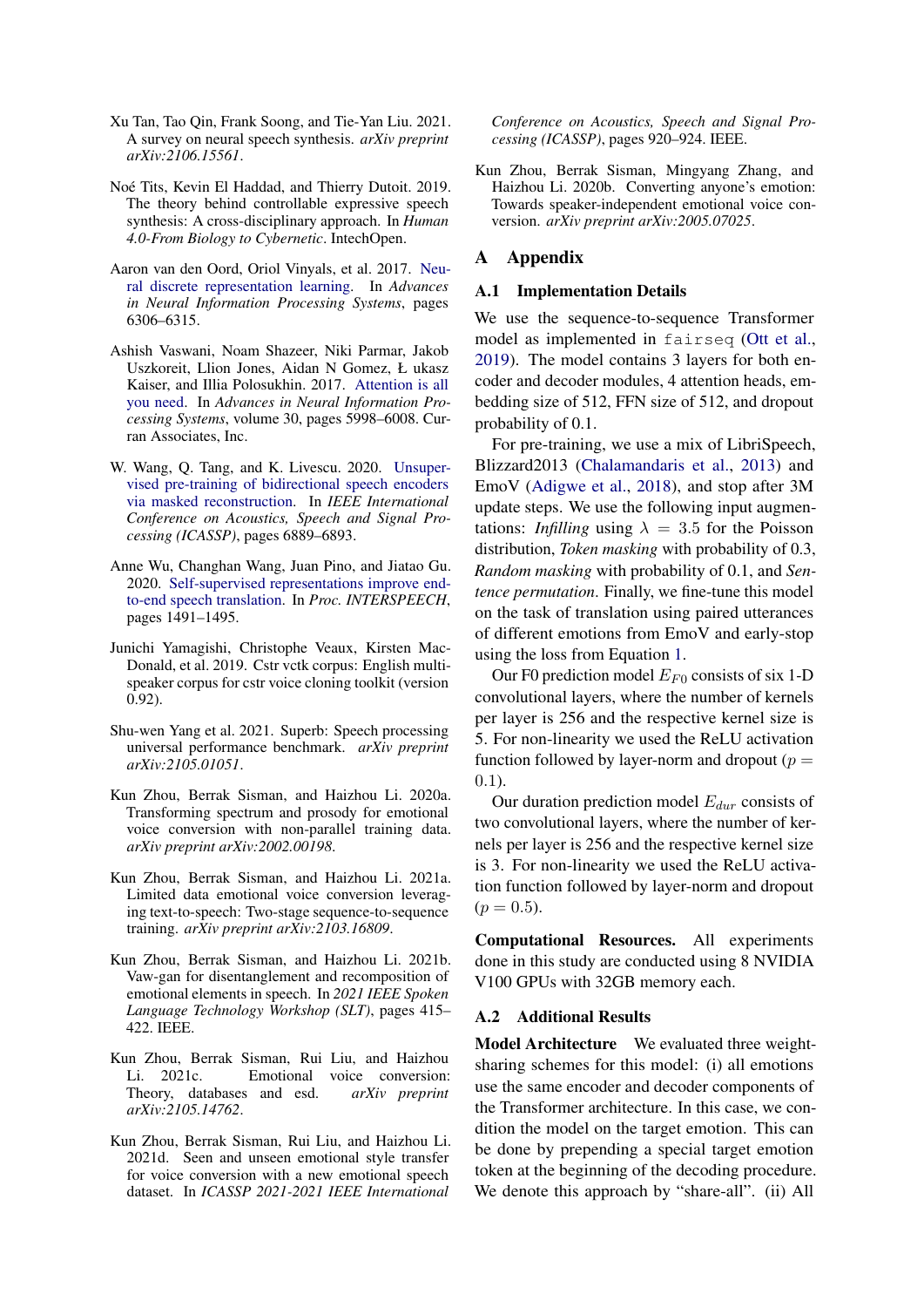emotions share the same encoder but have separate dedicated decoders. In this case, no target emotion conditioning is needed. We denote this approach by "share-enc". Finally, (iii) each emotion has a dedicated encoder and decoder. We denote this approach by "share-none". We evaluated all three approaches and summarized the results in Table [5.](#page-12-0)

We report the BLEU score [\(Papineni et al.,](#page-10-20) [2002\)](#page-10-20) and Unit Error Rate (UER). UER measures relative edit-distance between the target unit sequence and the generated unit sequence. We additionally report the WER and PER metrics extracted using a pre-trained SOTA ASR system<sup>[4](#page-12-2)</sup>. Results are reported on emotions converted to neutral: {amused, angry, sleepy, disgusted}-neutral. The BLEU and UER metrics are computed using all emotion pairs from Neutral and to Neutral.

<span id="page-12-0"></span>

| Architecture   BLEU   UER   WER |       |                                 |                         | PER |
|---------------------------------|-------|---------------------------------|-------------------------|-----|
| Share-all                       |       | $31.97$   42.56   25.47   26.44 |                         |     |
| Share-enc                       | 32.22 |                                 | $41.16$   23.91   25.41 |     |
| Share-none                      | 32.37 | 41.38   <b>23.91</b>   25.95    |                         |     |

Table 5: Evaluation of three weight-sharing schemes for the translation model.

It can be seen that the share-enc and share-none architectures are comparable, while the share-all configuration is inferior. Although both shareenc and share-none configurations are similar in terms of lexical reconstruction, in our listening tests share-none generated more expressive speech.

F0 estimation module We provide results for the F0 estimation module in Table [6.](#page-12-1) "Log" denotes applying the logarithm function before normalization.

eMOC Confusion Matrices We provide the eMOC confusion matrices for samples generated by each of the evaluated models and the ground truth recordings.

## A.3 Subjective Evaluation

For the crowed-sourced subjective evaluations we computed the MOS and eMOC metrics. For the MOS metric raters were asked: "Rate the quality and naturalness of the given speech utterance on a scale of 1 to 5 (1 being of low quality and naturalness and 5 being of high quality and naturalness)". For the eMOC raters were asked: "Select the emo-

<span id="page-12-1"></span>

| Log                     | Quantization | Norm.    | Prediction | <b>MAE</b> |
|-------------------------|--------------|----------|------------|------------|
| Х                       | uniform      | Х        | argmax     | 83.51      |
| Х                       | uniform      | x        | w-avg      | 44.92      |
| X                       | uniform      | mean     | argmax     | 53.74      |
| X                       | uniform      | mean     | w-avg      | 35.63      |
| Х                       | uniform      | mean-std | argmax     | 63.01      |
| Х                       | uniform      | mean-std | w-avg      | 35.69      |
| Х                       | adaptive     | Х        | argmax     | 129.7      |
| Х                       | adaptive     | X        | w-avg      | 45.21      |
| Х                       | adaptive     | mean     | argmax     | 127.8      |
| Х                       | adaptive     | mean     | w-avg      | 36.06      |
| $\overline{\mathsf{x}}$ | adaptive     | mean-std | argmax     | 155.7      |
| X                       | adaptive     | mean-std | w-avg      | 35.38      |
| ✓                       | uniform      | Х        | argmax     | 62.69      |
| ✓                       | uniform      | x        | w-avg      | 67.40      |
|                         | uniform      | mean     | argmax     | 52.24      |
| ✓                       | uniform      | mean     | w-avg      | 63.67      |
| ✓                       | uniform      | mean-std | argmax     | 50.95      |
| $\overline{\checkmark}$ | uniform      | mean-std | w-avg      | 51.25      |
|                         | adaptive     | Х        | argmax     | 127.9      |
| Ī                       | adaptive     | X        | w-avg      | 67.40      |
| $\overline{\checkmark}$ | adaptive     | mean     | argmax     | 110.4      |
|                         | adaptive     | mean     | w-avg      | 54.21      |
| ✓                       | adaptive     | mean-std | argmax     | 144.9      |
|                         | adaptive     | mean-std | w-avg      | 51.25      |

Table 6: Evaluation of different F0 estimation configurations. The MAE is reported for voiced frames only.



Figure 4: Ground Truth Recordings



Figure 5: Proposed method

tion for the given emotion categories that best suits the given speech utterance".

All raters are native English speakers located in the United-States.

<span id="page-12-2"></span><sup>&</sup>lt;sup>4</sup>We use a BASE wav2vec 2.0 phoneme detection model trained on LibriSpeech-960h with CTC loss from scratch.